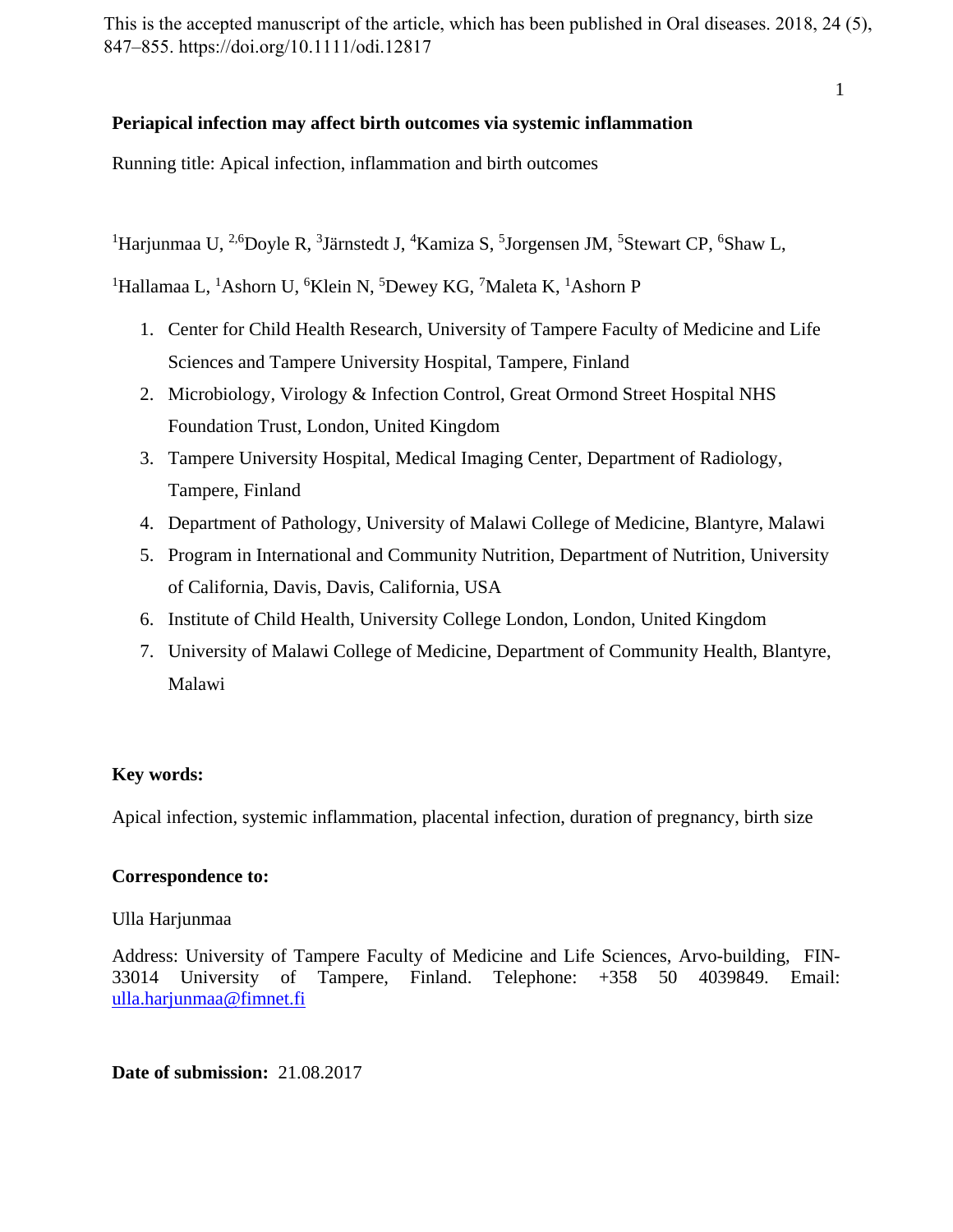# **ABSTRACT**

**Objectives:** Maternal dental periapical infections are associated with preterm birth and intrauterine growth restriction. This study investigates if the association is mediated through bacterial spread from periapical lesions to placenta (direct pathway) or systemic inflammatory reaction (indirect pathway).

**Materials and Methods:** We compared birth outcomes in Malawian mothers with and without periapical infection. As markers of a direct pathway, we identified placental bacteria using a 16S rDNA approach, and assessed histological evidence of inflammation in the placenta and amniotic membranes. We measured C-reactive protein, alpha-1-acid glycoprotein and salivary cortisol as markers of an indirect pathway. We used regression models to associate the predictor variables with duration of pregnancy and newborn size.

**Results:** Of 1024 women, 23.5% had periapical infection. There was no association of periapical infection with either bacterial DNA or histological inflammation in placenta or membranes. Periapical infection was associated with C-reactive protein, alpha-1-acid glycoprotein and cortisol concentrations in a dose-dependent manner at 36wk. Addition of alpha-1-acid glycoprotein or cortisol concentration into regression models attenuated the association between periapical infection and pregnancy outcomes.

**Conclusion:** There was no evidence of direct spread of periapical bacteria to the placenta. Periapical infections and adverse pregnancy outcomes is in part mediated through systemic inflammation.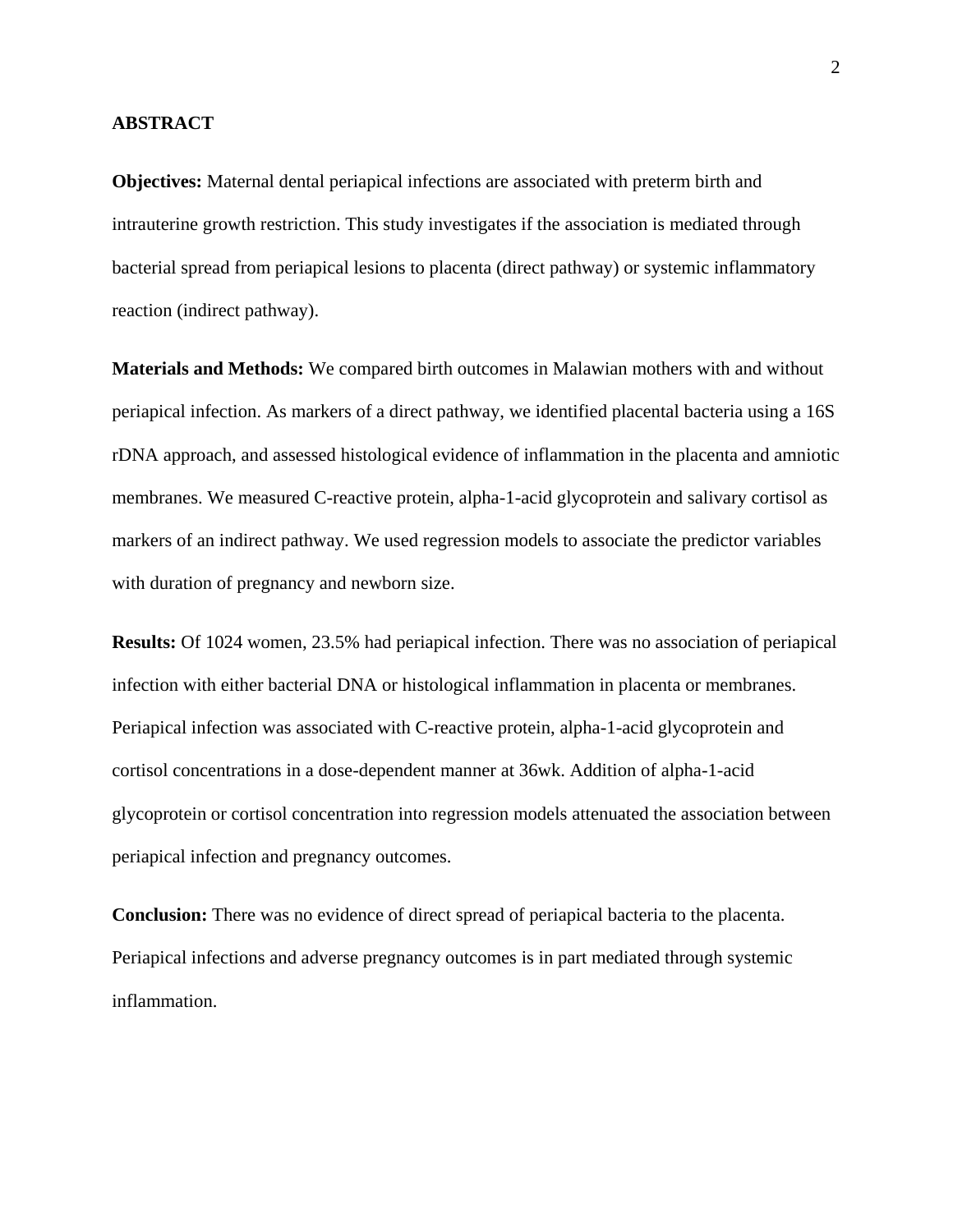# **INTRODUCTION**

Every year 32 million infants are born too early or too small for their gestational age (Lee et al., 2013). Of the 3.1 million annual global neonatal deaths, 35% are related to preterm birth (PTB) complications (Liu et al., 2012). The survivors are at risk of severe long term morbidity and development delay (Saigal & Doyle, 2008). Current interventions have largely failed to substantially impact the frequency of PTB and intrauterine growth restriction (IUGR) and indeed, PTB rates are still increasing in many countries (Chang et al., 2013). Several risk factors for PTB and IUGR have been identified of which maternal infections are among the most important. Yet the actual mechanisms by which these risk factors affect pregnancy are unclear (Goldenberg, Culhane, Iams, & Romero, 2008) which hampers the development of new, effective preventive approaches.

Our previous study results from Malawi indicated an association between maternal dental periapical infections (PAI) and shorter pregnancy duration and smaller birth size (Harjunmaa et al., 2015). PAI commonly develops when a deep caries lesion exposes the pulp of the tooth allowing oral bacteria to enter the dental root canals, from where the infection eventually spreads to the bone surrounding the root (Nair, 2004). A causal relationship between PAI and pregnancy outcomes could be through both direct and indirect pathways, which are not mutually exclusive. Firstly, a direct pathway could exist whereby oral bacteria are disseminated through the blood stream to placental and fetal tissues, influencing birth outcomes through the generation of local inflammation, tissue damage or changes in placental function (Han & Wang, 2013; Romero, Dey, & Fisher, 2014). Secondly, bacteria within the oral cavity, could induce a systemic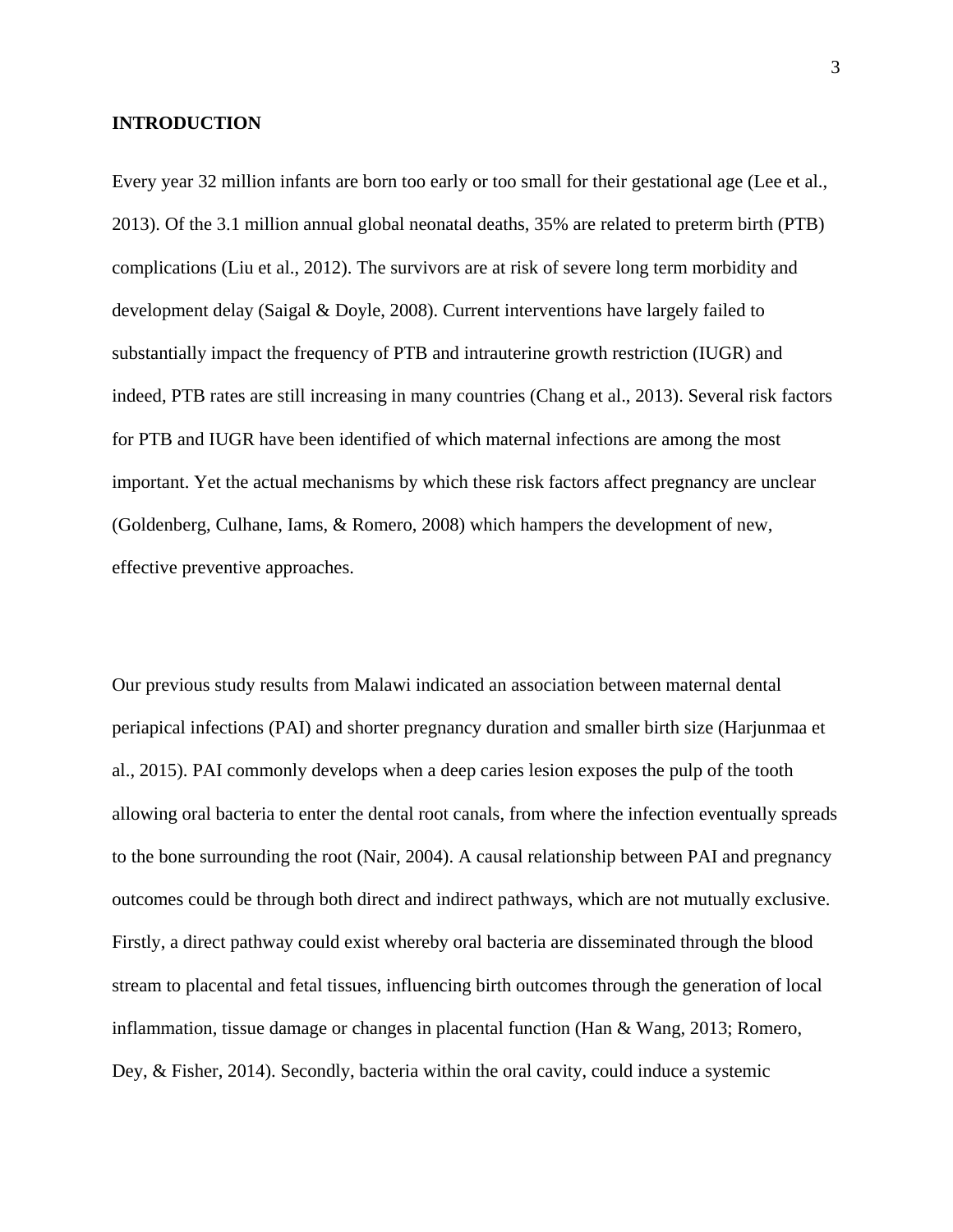inflammatory response that could affect the pregnancy indirectly. Although earlier studies have shown that bacteria can translocate from mouth to placenta (Aagaard et al., 2014), and it is known that PAI may lead to systemic inflammation (Gomes et al., 2013), there is no evidence that pathways from PAI to pregnancy complications actually exist. If they do, prevention and treatment of dental caries, the most common chronic disease globally that usually precedes PAI (Marcenes et al., 2013), would be a new and feasible intervention for prevention of PTB and IUGR.

This study aimed to assess whether there is evidence of these two biologically plausible pathways between PAI and adverse pregnancy outcomes in a cohort of pregnant women from the iLiNS-DYAD study in Malawi (Harjunmaa et al., 2015). Our main hypothesis was that the associations between PAI and shortened duration of pregnancy, lower birth weight and smaller neonatal size are mediated through spread of the periapical bacteria to the feto-placental unit (direct pathway) or systemic inflammation (indirect pathway). We examined the direct pathway by assessing the prevalence and quantity of histological inflammation and bacteria in the placenta and chorioamniotic membranes. The indirect pathway was assessed by measuring concentrations of serum C-reactive protein (CRP) and alpha-1-acid glycoprotein (AGP) and salivary cortisol during pregnancy. CRP and AGP are acute phase proteins, produced in the liver in response to inflammatory stimuli, and have been associated with shortened duration of gestation and IUGR (Pitiphat et al., 2005; Tjoa et al., 2003). Cortisol is a steroid hormone released from the adrenal glands in response to emotional, physical or immunological stress (Bellavance & Rivest, 2014) and it also regulates the maintenance of pregnancy and the timing of parturition (Giurgescu, 2009; Voltolini & Petraglia, 2014). In this study, we investigated if the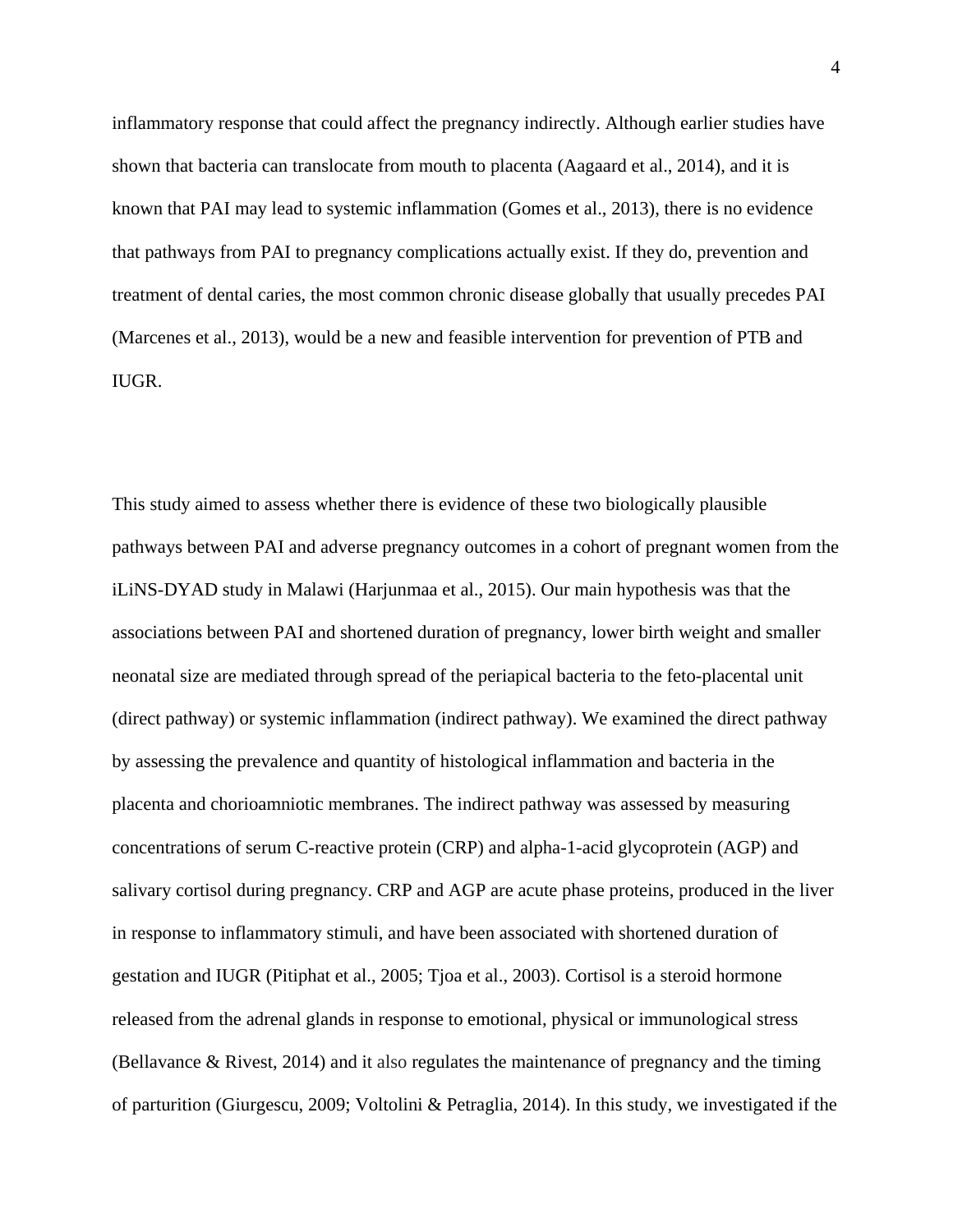shortened duration of pregnancy, smaller infant birth weight and neonatal size in women with PAI were mediated through these pathways.

## **METHODS**

# **Study design, outcomes and ethics statement**

The present study represents continued analysis of a cross-sectional oral health sub-study that was nested within a randomized, controlled intervention trial, iLiNS-DYAD-M, in Malawi, Sub-Saharan Africa (ClinicalTrials.gov, identifier NCT01239693). The trial was designed to examine the impact of home-fortification of pregnant women's diets with lipid-based nutrient supplements on pregnancy outcomes and maternal and child health in a rural African community. Participants were enrolled prospectively into the main trial and followed throughout pregnancy. The oral health examination to assess the association between oral infections and birth outcomes was conducted after delivery.

The outcome measures for the current study were duration of pregnancy, birth weight, neonatal length and neonatal head circumference. The potential intermediary variables were CRP, AGP and cortisol concentrations at 14-20 and at 36 gestation weeks (gw), prevalence of any or severe chorioamnionitis, prevalence of placental intervillositis, bacterial load and prevalence of common periapical bacteria in placental tissues and fetal membranes.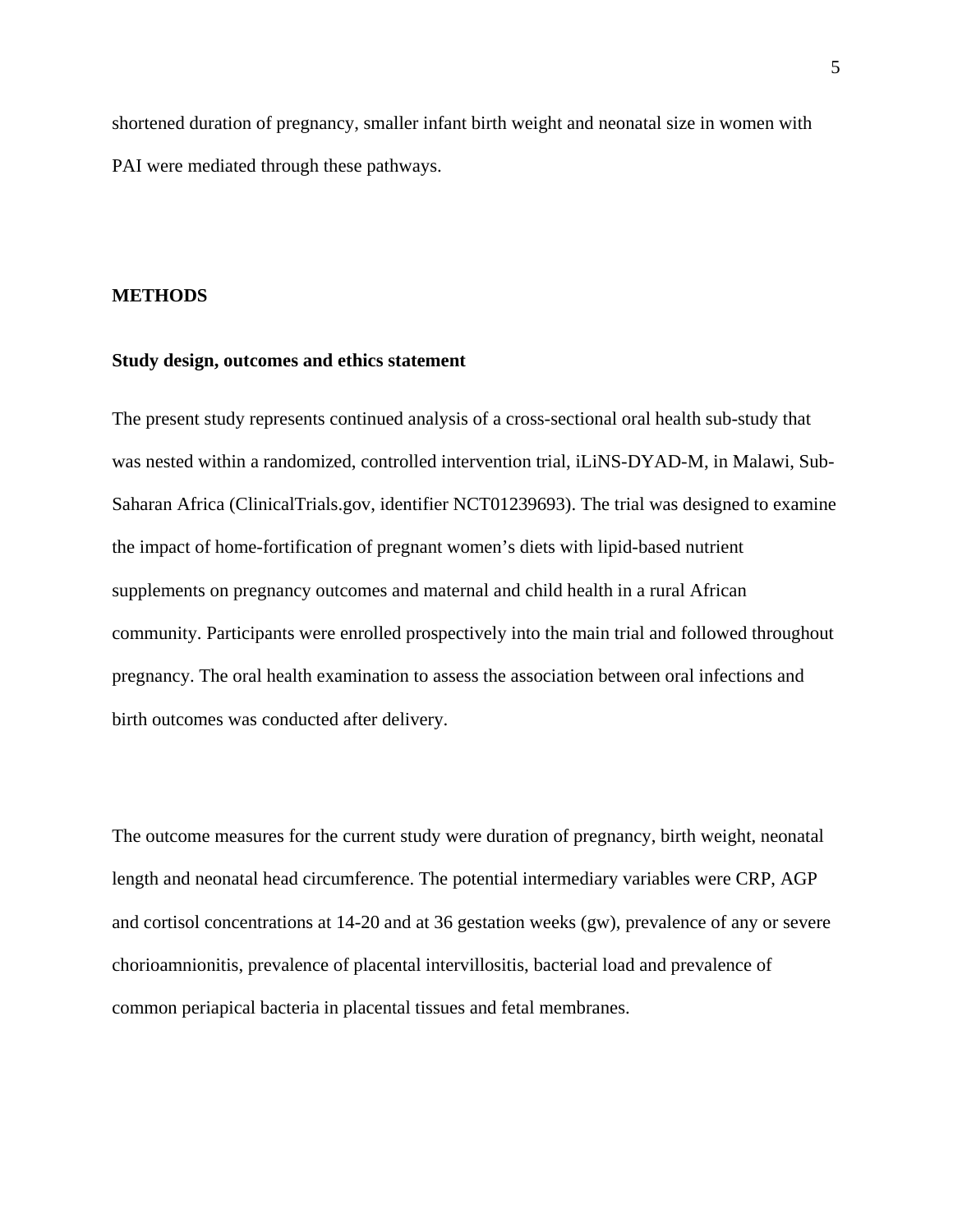Written or thumb printed informed consent was taken from the participants at enrolment. Ethical approval was obtained from the College of Medicine Research and Ethics Committee, University of Malawi and the Ethics Committee of Pirkanmaa Hospital District, Finland (Protocol number P.08/10/972, date of approval  $31<sup>st</sup>$  January 2011)

# **Participants, enrollment and data collection**

Details of the main trial (Ashorn et al., 2015) and the oral health sub-study (Harjunmaa et al., 2015) have been published previously. In brief, we enrolled 1391 pregnant women attending antenatal care before 20 gestational weeks between February 2011 and August 2012 through four health facilities in Mangochi District, southern Malawi. Participants received intermittent preventive malaria treatment with sulfadoxine–pyrimethamine at their first antenatal visit and between 28 and 34 gw as part of standard Malawian antenatal care. Research personnel assessed the duration of pregnancy with ultrasonography, performed health- and antenatal examinations and recorded participants' medical and obstetric history and socioeconomic background. Participants who were enrolled in the main trial, had singleton pregnancies and completed the oral health examination were eligible for the oral health sub-study. Two dental therapists conducted full-mouth oral health examinations of the mothers and took digital panoramic radiographs of their jaws as soon as possible after delivery. A radiologist and an experienced dentists analysed the radiographs jointly. Research personnel recorded delivery events within 48h after delivery and measured infant's birth weight (BW). At 1-6 weeks after delivery, anthropometrists measured infant's length, head circumference and neonatal weight.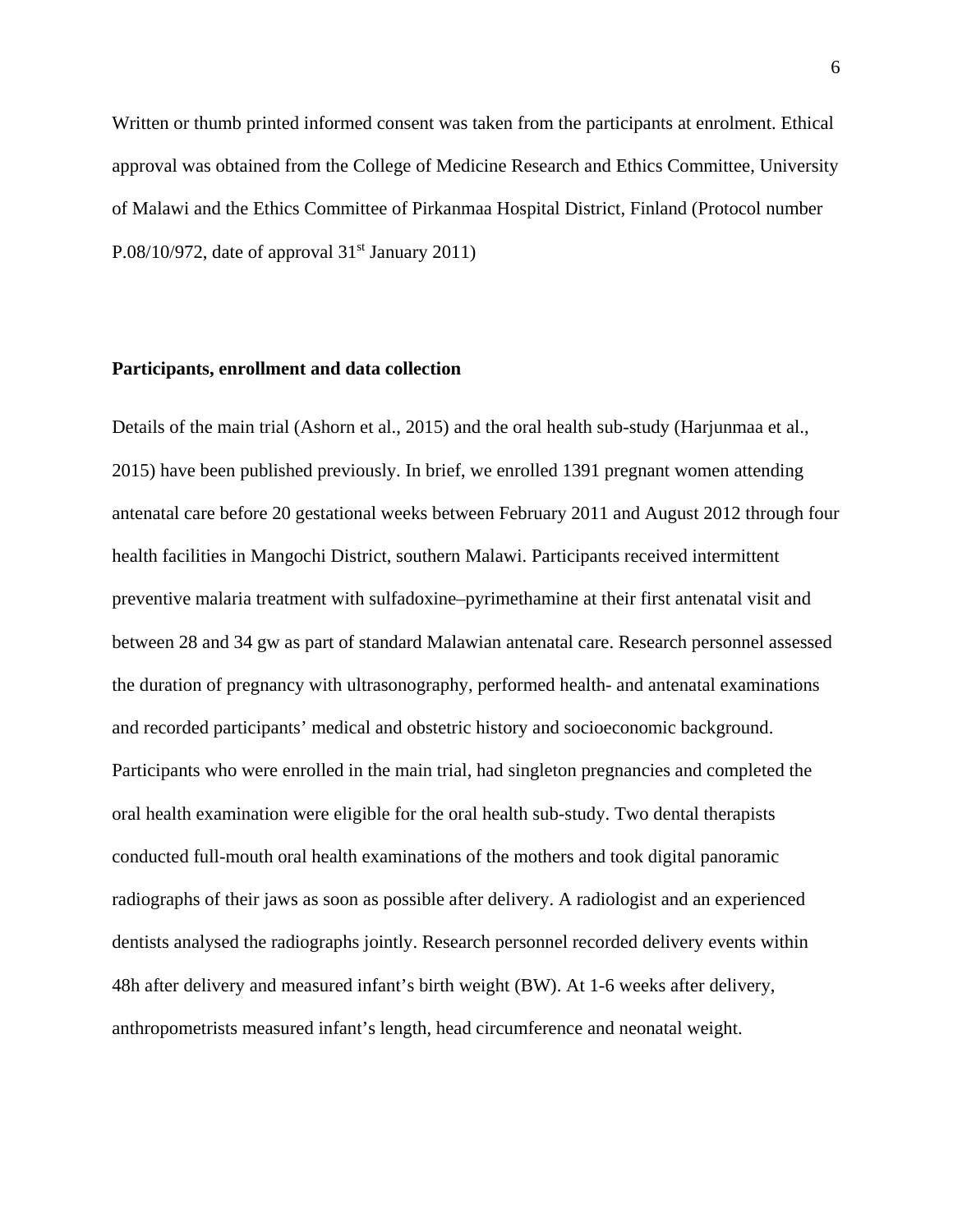# Saliva and blood collection and processing

Research nurses collected saliva and venous blood samples at the study clinic at baseline (14-20 gw) and 36 gw. Saliva was collected after 30 min fast with a polymer swab placed under the tongue. Lab technicians measured salivary cortisol concentrations using an ELISA method and plasma CRP and AGP by immunoturbidimetry. Details of the saliva collection and processing are published elsewhere (Stewart et al., 2015)*.*

# Placental tissue and fetal membrane collection and processing

Two pieces of the chorionic and amniotic membranes were cut from the edge of the rupture site, and two full thickness pieces of placental tissue from near the umbilical cord insertion. One placental and one membrane sample were fixed in 10% formalin, embedded in paraffin wax, cut and stained with haematoxylin & eosin on glass slides for histological analysis. The remaining two samples were used for bacterial DNA analysis as published earlier (Doyle et al., 2017). In brief, all DNA extracted from the samples were screened for bacterial DNA using a qPCR targeting the V5-7 regions of the 16S rRNA gene (785F: 5′-GGATTAGATACCCBRGTAGTC-3′, 1175R: 5′-ACGTCRTCCCCDCCTTCCTC-3′). Samples with detectable amounts of bacterial DNA were multiplexed, pooled, cleaned and sequenced. Paired-end sequenced reads were demultiplexed and assigned OTUs at 97% similarity against a small custom database of full length 16S rDNA sequences. Any sequences that failed to match at 97% were assigned against the full Greengenes database.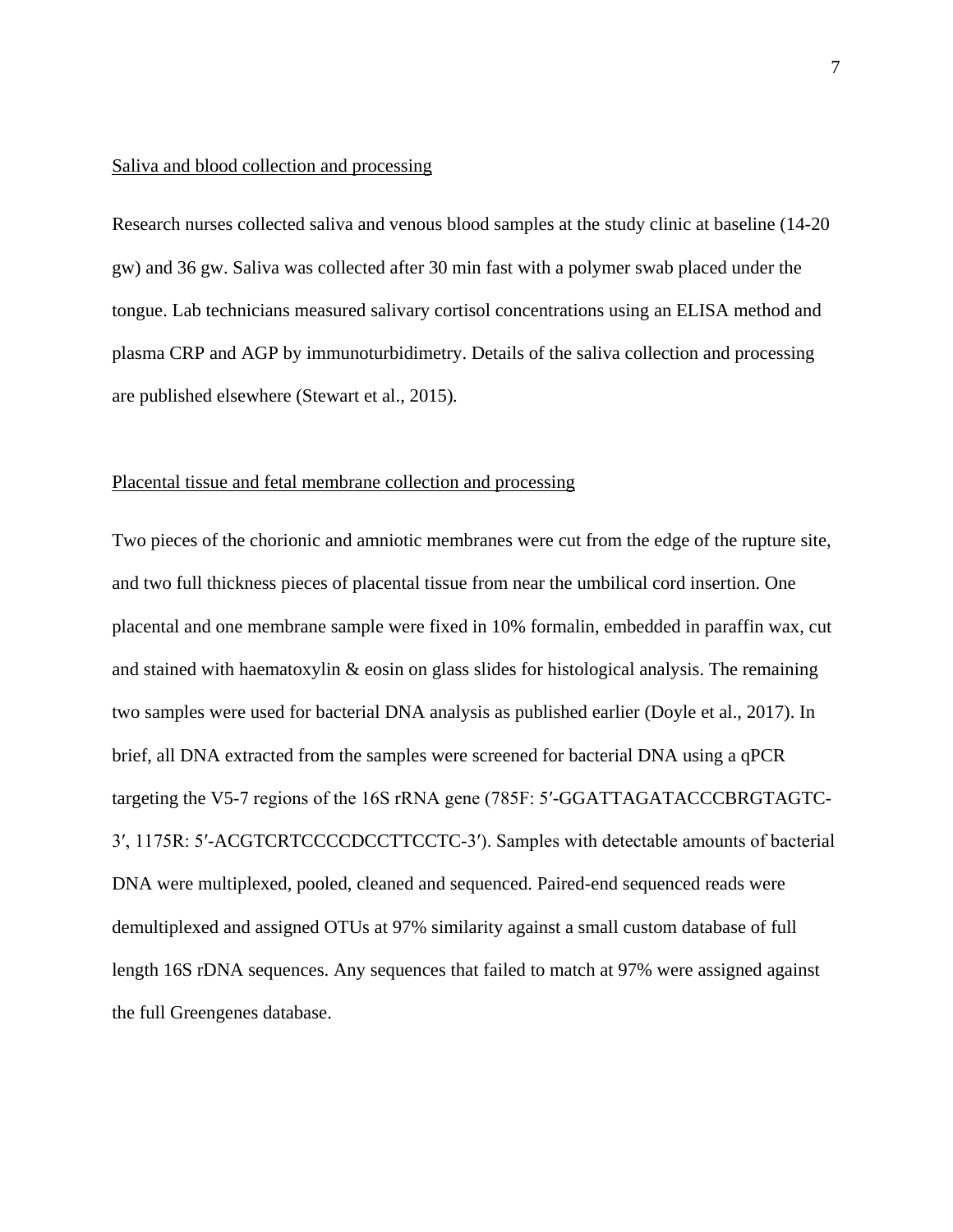## **Definitions**

We diagnosed PAI if an unambiguous osteolytic finding (>1mm) related to the dental root apex was seen in the radiographs. We graded PAI as not present or present. We considered that a participant had PAI if at least one finding was recorded. We determined mild to moderate PAI as 1-3 lesions and severe PAI as 4 lesions or more. We calculated infants' sex-age-standardized length-for-age (LAZ), weight-for-age (WAZ) and head circumference-for-age Z-scores using the WHO Child Growth Standards.

We considered high CRP concentration as CRP > 5 mg/L, high AGP concentration as AGP > 1 g/L and high cortisol concentration as  $>75<sup>th</sup>$  centile of all cortisol concentrations at that time point. We defined histological chorioamnionitis as  $\geq 5$  and severe chorioamnionitis as  $\geq 25$ neutrophil granulocytes on average per 10 high power fields present in either the chorionic plate or the amniotic membrane. We defined acute intervillositis as  $\geq$  5 neutrophils and chronic intervillositis as  $\geq$  5 lymphocytes or monocytes on average per 10 high power fields in the placental intervillous space. We assessed presence of bacteria in the placental or fetal membranes by 16S rDNA broad-range SYBR green quantitative PCR assay. A result was positive for bacterial DNA if their Ct value was lower than  $28 \pm 3$  cycles (equivalent to 40 CFU/µl) depending on variation between runs and determined using calibration curves generated from serial dilution of a known amount of *Escherichia coli* culture.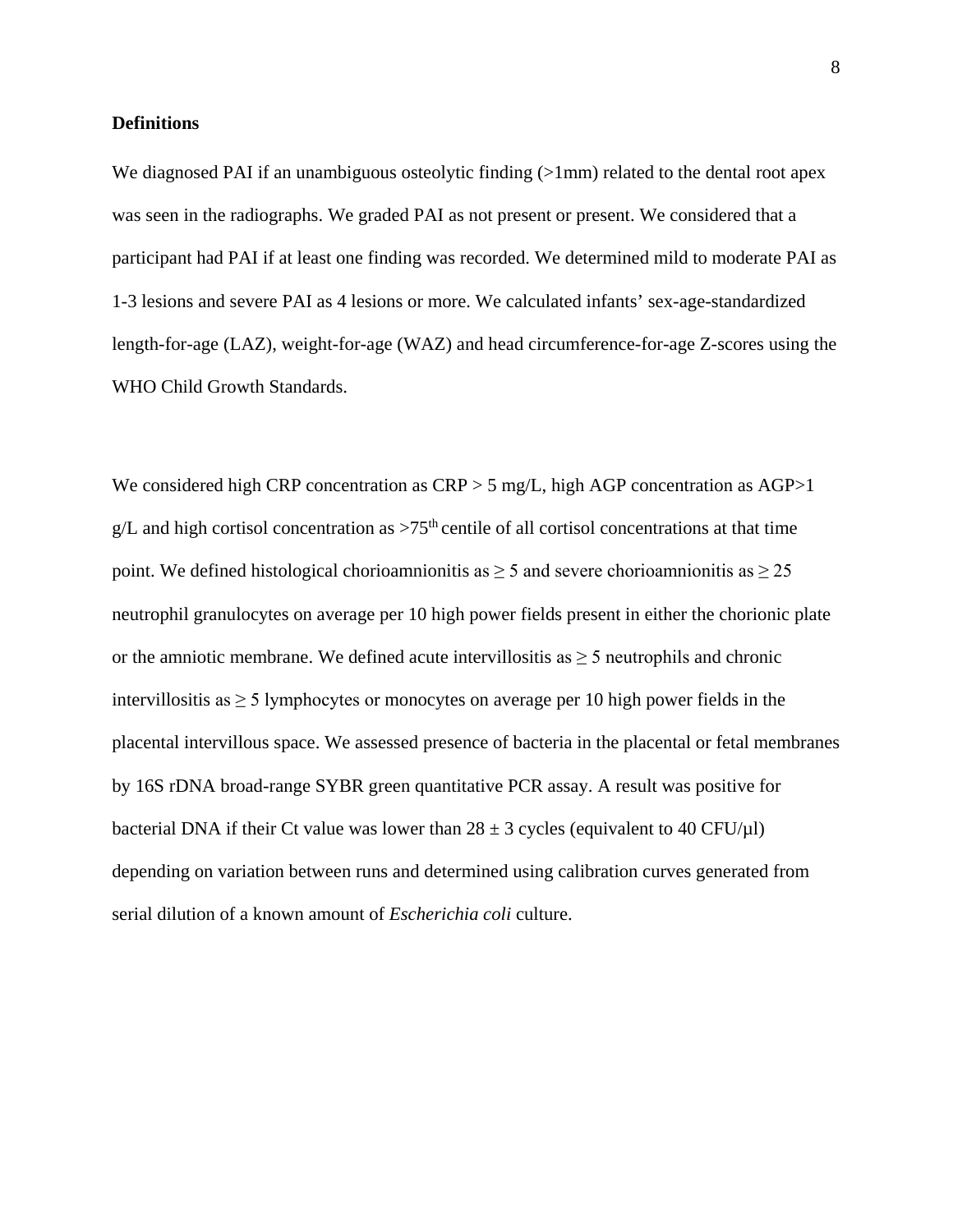# **Statistical analysis**

We performed statistical analysis with Stata 12.1 (StataCorp, College Station, USA). We included in the analyses participants who completed the oral health visit within the 6 week puerperal period. The sample size was originally calculated for the main objective of the iLiNS-DYAD-M trial. In the current analyses, we used the same sample of 1024 women as in our previous analyses on oral infections and birth outcomes that offered approximately 93% power to detect differences between the groups, assuming an infection prevalence of 25% and an effect size of 0.25 for continuous birth outcomes at 5% two-sided type I error rate (Harjunmaa et al., 2015).

We used multivariate linear regression to estimate adjusted means for continuous outcomes, and modified Poisson regression models (Zou, 2004) to estimate adjusted proportions for binary outcomes, and to estimate the associations between PAI and inflammation or infection variables (except bacterial prevalence and mean loads) and cortisol. The same covariates that were considered potential confounders of the relationship between oral infections and birth outcomes in our previous study (Harjunmaa et al., 2015) were used in this study for all outcomes to make the estimates comparable. We considered that these covariates were also biologically plausible confounders for the inflammation outcomes. The covariates were included in the models using forced entry method. The included covariates were maternal age, height, body-mass-index, socio-economic score (household assets), parity, time between delivery and the oral health examination, and number of teeth as continuous variables, and study site, nutrition intervention group, aenemia, HIV, malaria and periodontitis status as categorical variables. In addition, time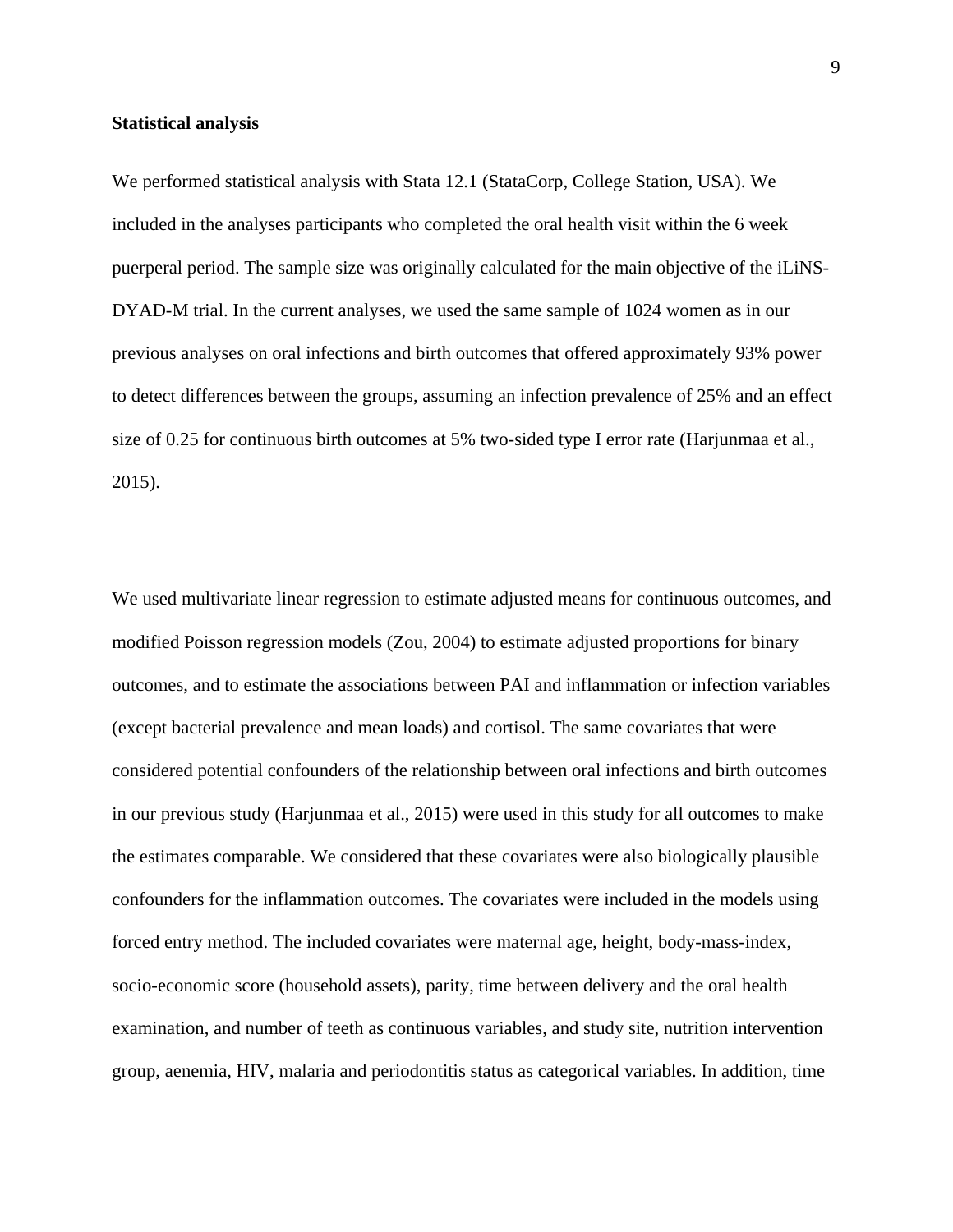between wake-up and saliva collection, and time between last meal and saliva collection were used in cortisol analysis models as continuous variables. We added square terms for maternal height, BMI, age and socio-economic score into the models to test the assumption of linear relationships between continuous outcomes and covariates. Because adding non-linear covariates did not markedly improve the adjusted R-square, we excluded the non-linear terms from the final models. To assess if an inflammation variable was on a pathway between PAI and birth outcomes, we added those variables that were associated with PAI severity one by one in the models. We used White's general test for heteroscedasticity to test for unequal variances using non-imputed data. The null hypothesis of homoscedasticity was not rejected.

We used multiple imputed data (50 imputations) based on chained equation methods (van Buuren, Boshuizen, & Knook, 1999) for all multivariable model analyses. We imputed missing data for all variables that were included in the analyses, except for the 16S rRNA data. Cortisol concentration at 28wk was used in the imputation but not in the analyses themselves. The number of originally missing values that were substituted with values obtained by multiple imputation ranged from 0 to 371 (0.0% to 36.2%) per variable (supplementary table 1).

We assessed the prevalence of any bacteria (bacterial 16S rRNA copies) in the placental and fetal membrane tissues by the PAI severity categories (no, mild-to-moderate and severe infection). Comparison between the groups was made with Fisher's exact test.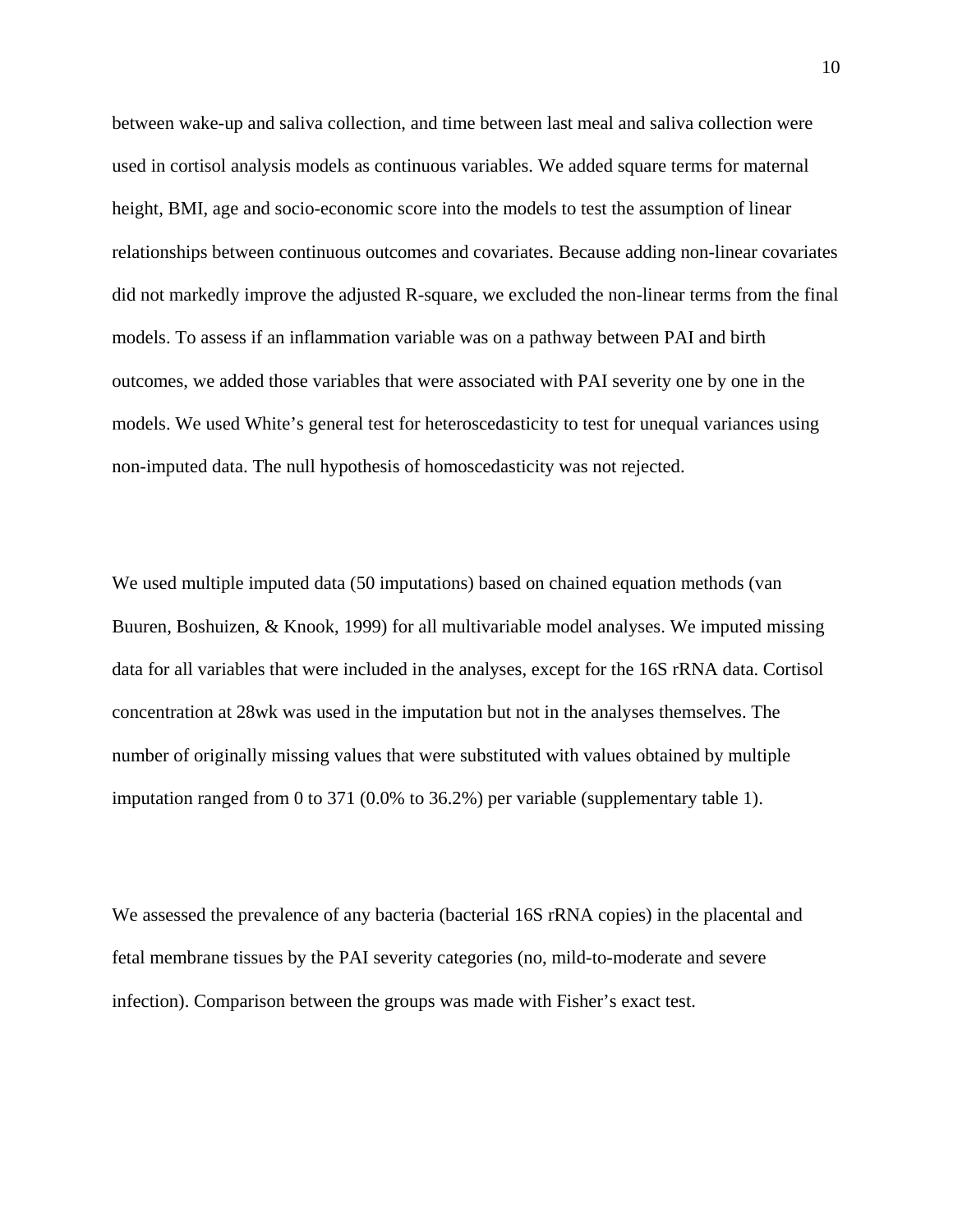We selected twenty-one periapical pathogen genera that are commonly mentioned in the literature (Fujii et al., 2009; Siqueira & Rocas, 2009; Somma, Castagnola, Bollino, & Marigo, 2011) and compared their mean loads (mean number of 16S rRNA copies) and prevalence in the placental and fetal membrane tissues between participants who did not have and who had PAI. The selected bacteria genera were *Actinomyces, Anaeroglobus, Atopobium, Bacteroides, Dialister, Enterococcus, Eubacterium, Filifactor, Fusobacterium, Mogibacterium, Olsenella, Parvimonas, Peptostreptococcus, Porphyromonas, Prevotella, Propionibacterium, Pseudoramibacter, Streptococcus, Tannerella, Treponema* and *Veillonella.* Bacterial OTUs were first filtered at 0.01% mean relative abundance across samples and then clustered by genus. Tables of the particular genera were produced for women with both a sample and the dental assessment data. In the group comparisons, the Mann-Whitney U-test was used for the means and Fisher's exact test for the prevalence.

We assessed also the mean bacterial loads (mean number of 16S rRNA gene copies) of each bacteria genera found in the placentas or membranes of the mothers without or with PAI. Comparison of the mean values between the infection groups was made with Mann-Whitney Utest. The analysis was adjusted by Benjamini-Hochberg equation to control the false discovery rate due to the number of comparisons.

## **RESULTS**

A total of 1391 participants were enrolled in the iLiNS-DYAD study. Of those, 1229 (88.4%) completed the oral health examination between May 2011 and August 2013. After excluding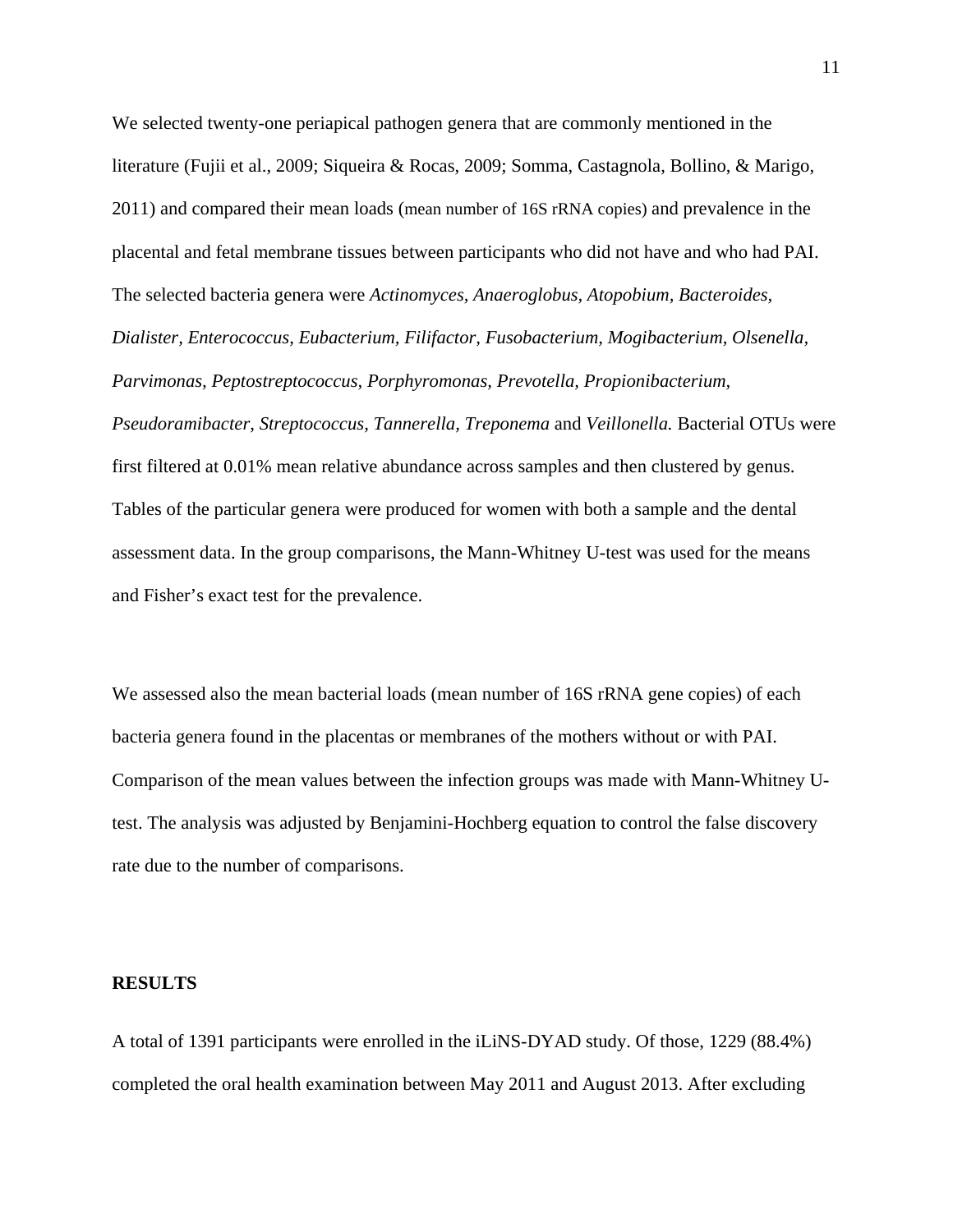mothers with twins and those who completed the oral examination later than 6 wk after delivery, 1024 (79.6%) participants were included in the analyses (supplementary figure 1.). The baseline characteristics of the included and excluded participants were similar except that the included women were on average slightly older (25 vs 24 y), less often primiparous (17.8% vs 33.3%) or malaria positive (21.4% vs 28.1%), and had a higher mean score for socio-economic status (0.46 vs -0.13) and lower mean BMI (22.1 vs 22.4) (supplementary table 2.). The participant flow and the baseline characteristics have been published earlier (Harjunmaa et al., 2015).

Among the included participants, the mean (SD) duration of pregnancy was 39.4 (2.3) gw, birth weight was 2979 (430) g and neonatal length was 49.7 (2.2) cm. The prevalence of PAI was 23.5% (n=241). Mean (SD) time between delivery and oral examination was16.0 (8.0) days. The mean values for the laboratory measurements, histology findings and bacterial DNA of the participants are presented in table 1.

## **Markers of a direct pathway**

There were no statistically significant differences between the PAI categories in any of the placental or fetal membrane histology-based inflammation markers. However, although statistically non-significant, the relative risk was usually higher when comparing the severe PAI group to the mild-to-moderate or no PAI groups, or the mild-to-moderate group to the no PAI group (table 2.).Similarly, no statistically significant differences were detected between the PAI categories in the prevalence of any bacteria in the placental (healthy 66.7%, mild-to-moderate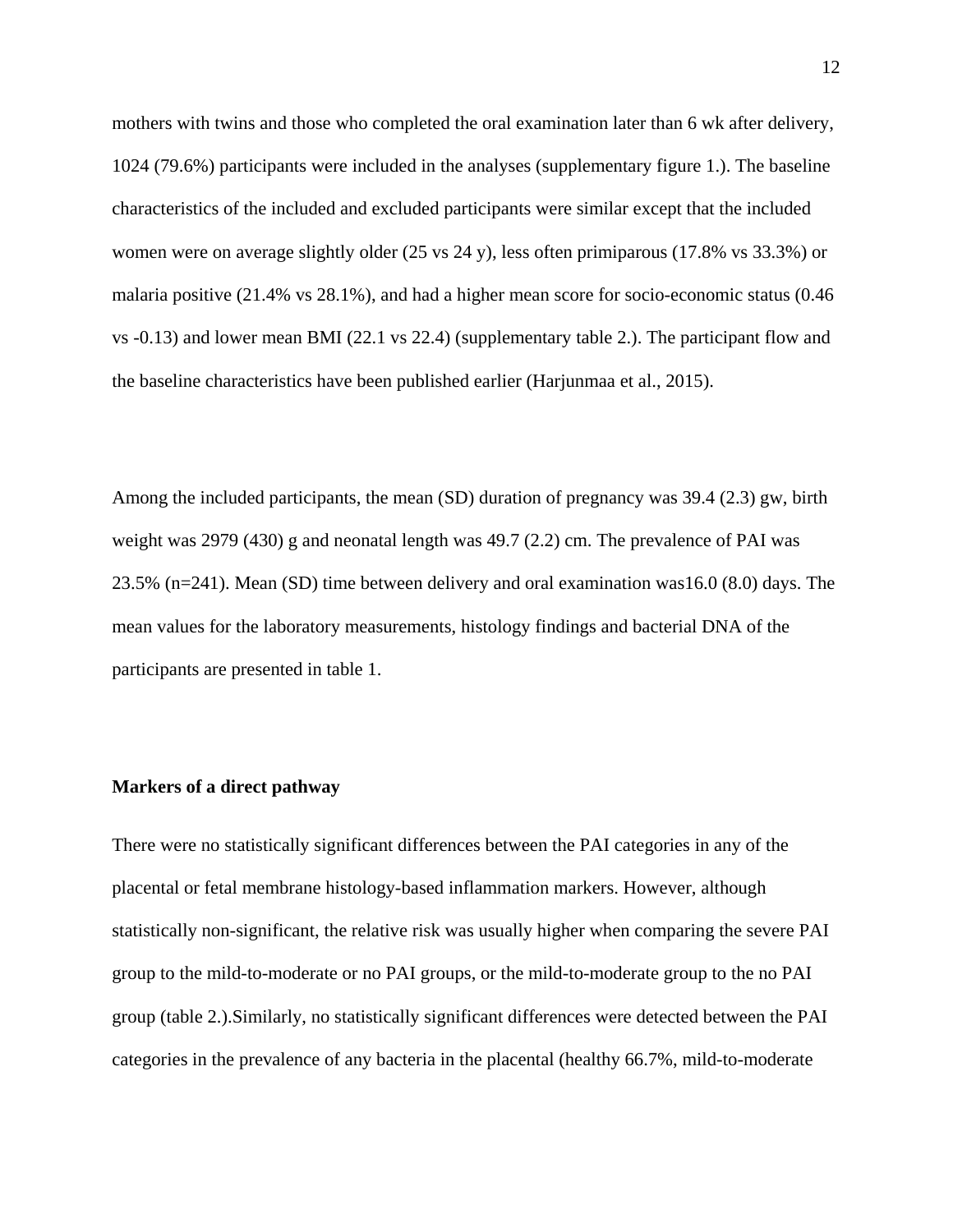74.0% and severe 58.5% p=0.242) or membrane (healthy 44.8%, mild-to-moderate 53.7% and severe  $38.6\%$  p=0.470) samples.

Out of the selected 21 bacteria genera that are commonly involved in PAI, 13 were found in both the fetal membranes and the placental tissues. However, there were no statistically significant differences between the groups of women with and without PAI in the mean bacterial loads (mean number of 16S rRNA copies) (table 3.) or in the prevalence of any of those bacteria genera (supplementary table 3.) that were found in at least 10 participants in the placental tissues. Similarly, no statistically significant differences between the PAI groups were found in the mean bacterial loads even when any bacteria genera that were found from the placental or membrane tissues were analyzed (data not shown).

#### **Markers of an indirect pathway**

There was a positive, dose-dependent association between PAI severity and the mean plasma concentrations of CRP, AGP and salivary concentration of cortisol at 36 gw. Compared to the no PAI group, women in the severe PAI group had 8.07 (0.40-15.75) mg/L higher mean CRP and 1.90 nmol/L higher mean cortisol concentration, and women in the mild-to-moderate PAI group had 0.84 nmol/L higher mean cortisol concentration at 36 wk. No association was found with the 14-20 wk samples (Table 4).No association was found with the 14-20wk samples (Table 4).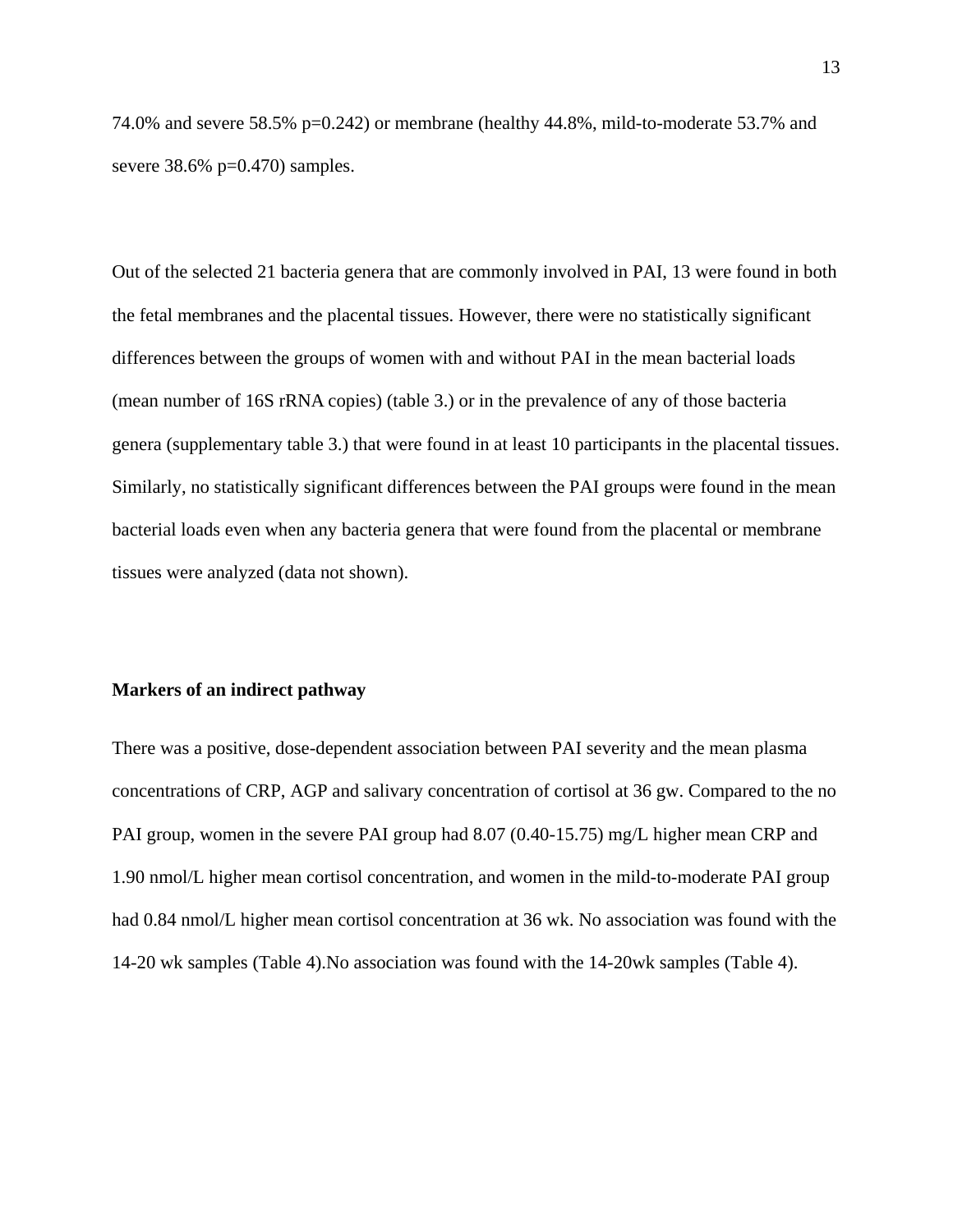The patterns in the prevalence of elevated CRP, AGP and cortisol by PAI categories were similar to those for the continuous variables, except that the differences were statistically significant only for high cortisol at 36 gw (healthy 21.3%, mild-to-moderate 28.7%, severe 45.8%, p=0.033) (data not shown).

# **Mediation of PAI – birth outcome association by systemic inflammation markers and cortisol**

In the primary analyses, women with PAI had 0.4 wk shorter mean pregnancy duration  $(p=0.015)$  and infants with 90 g lower mean BW ( $p=0.009$ ) and 0.56 cm shorter mean neonatal length (p=0.002) compared to those who did not have PAI. Adjustment of the regression model for maternal AGP concentration at 36wk reduced the difference in means by 0.1 wk in the duration of pregnancy, 15 g in BW and 0.08 cm in neonatal length, and increased the p-values for each of the models. Adjustment for salivary cortisol concentration at 36 wk reduced the difference in pregnancy duration by 0.1 wk, BW by 10 g and neonatal length by 0.02 cm. When adjusting for both AGP and cortisol at the same time the results did not differ substantially from the AGP only adjustment, i.e. the effects were not additive. Adjustment for plasma CRP concentration or maternal severe chorioamnionitis did not markedly affect the strength of the association with any of the outcomes (table 5.).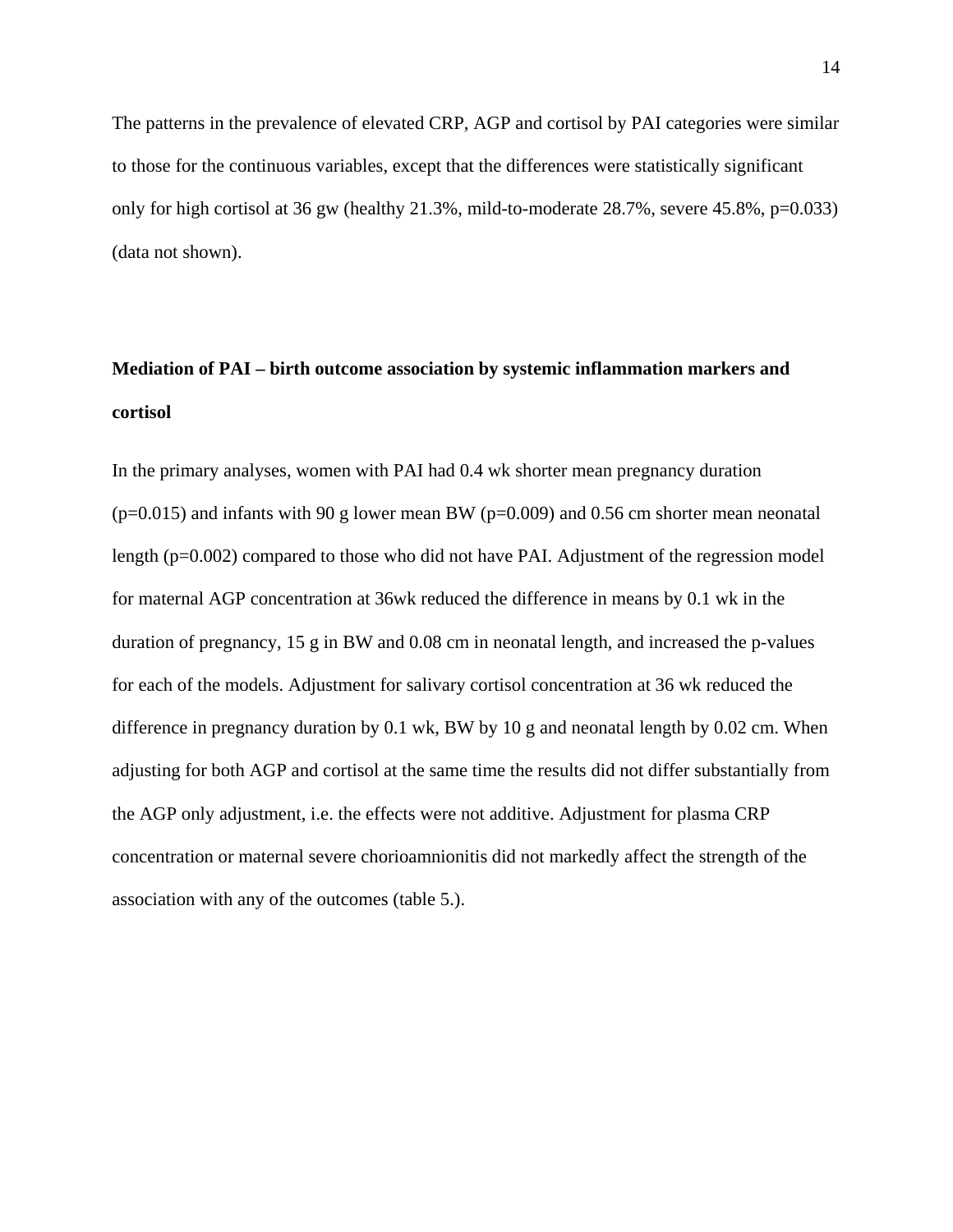# **DISCUSSION**

We aimed to investigate whether infection in placenta or within the chorioamniotic membranes (direct pathway) or systemic inflammation (indirect pathway) mediate the association between maternal PAI and shortened pregnancy duration, lower birth weight or smaller neonatal size. We did not find any evidence of a direct pathway linking periapical infection and pregnancy outcomes. However, PAI was associated with CRP, AGP and cortisol at 36 gw in a dosedependent manner. The associations between PAI and the adverse pregnancy outcomes were partially mediated by AGP and cortisol.

# *Strengths and weaknesses*

Strengths of this study include a large sample size, rigorous quality control, multiple biological samples collected at various time points during pregnancy and after delivery, and clinical and xray-based oral health assessment that allowed high quality diagnostics. The main weaknesses were some missing biological sample data, some differences in baseline characteristics between the participants who were included in analyses and those lost to follow-up, e.g. primiparity, and our inability to document the oral health status at baseline and immediately after delivery i.e. at the same time as the biological sample collection, due to ethical restrictions (e.g., exposure to xrays) and complexity of the study logistics in this low-resource context. In addition, the placental tissue of mothers who delivered very preterm was mostly not available, and naturally they did not undergo the 36gw sample collection. To reduce bias due to the loss-to-follow-up, we conducted adjusted analyses that included the baseline characteristics that distinguished the excluded and included participants, and imputed the missing data with multiple imputations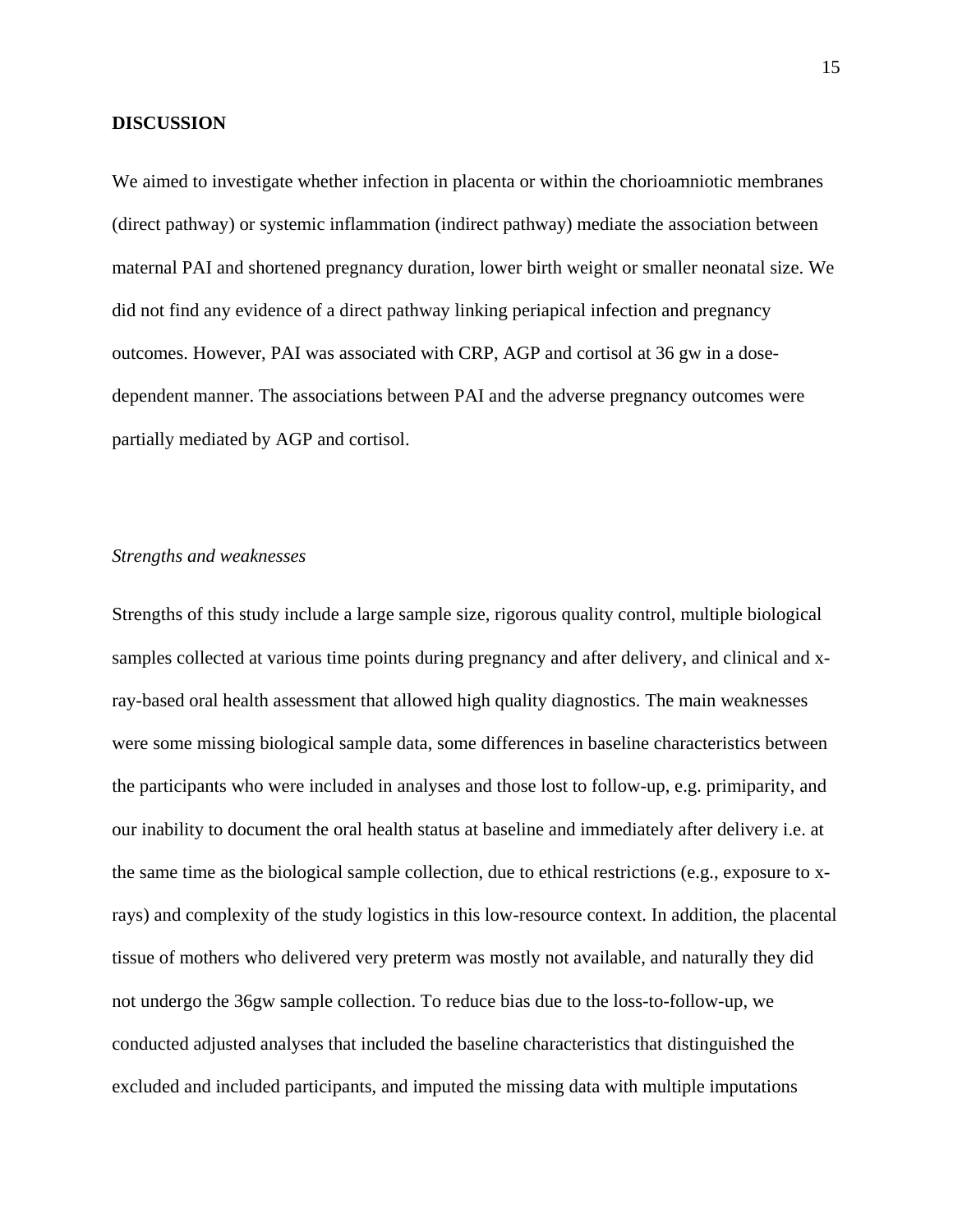(excluding bacterial DNA). PAI was almost entirely related to large caries lesions that take several years to develop and are rarely treated in this low-resource setting, thus it is unlikely that their prevalence after delivery differed substantially from that at enrolment or 36gw. Finally, since the research team did not have the responsibility of providing the intermittent malaria treatment to the mothers, it was not possible to confirm if some participants received less than the standard amount of three doses.

# *Placental infection*

In previous studies, bacteria, unequivocally demonstrated to have originated from infected root canals, have been isolated from blood (Debelian, Olsen, & Tronstad, 1996), (Debelian et al., 1996), and in many studies found in the feto-placental unit, especially in preterm births (Han & Wang, 2013). While we did detect bacteria in placental tissue, previously reported to have originated from the oral cavity, we did not see any differences between those who did or did not have PAI. Furthermore, no differences were found in placental inflammation. This may be explained by the lack of samples from the pregnancies that ended in miscarriage and very early deliveries that took place at home where the tissues were discharged.

# *Systemic inflammation*

Our study supports the earlier findings that PAI may induce systemic inflammatory responses (Gomes et al., 2013; Marton & Kiss, 2000; Somma et al., 2011), with elevated concentrations of CRP (Gomes et al., 2013) and AGP (de Soet et al., 2003; Glurich et al., 2002). We could not find any earlier studies linking PAI and cortisol concentrations, but cortisol concentrations have previously been associated with increased growth and virulence of oral pathogens (Jentsch,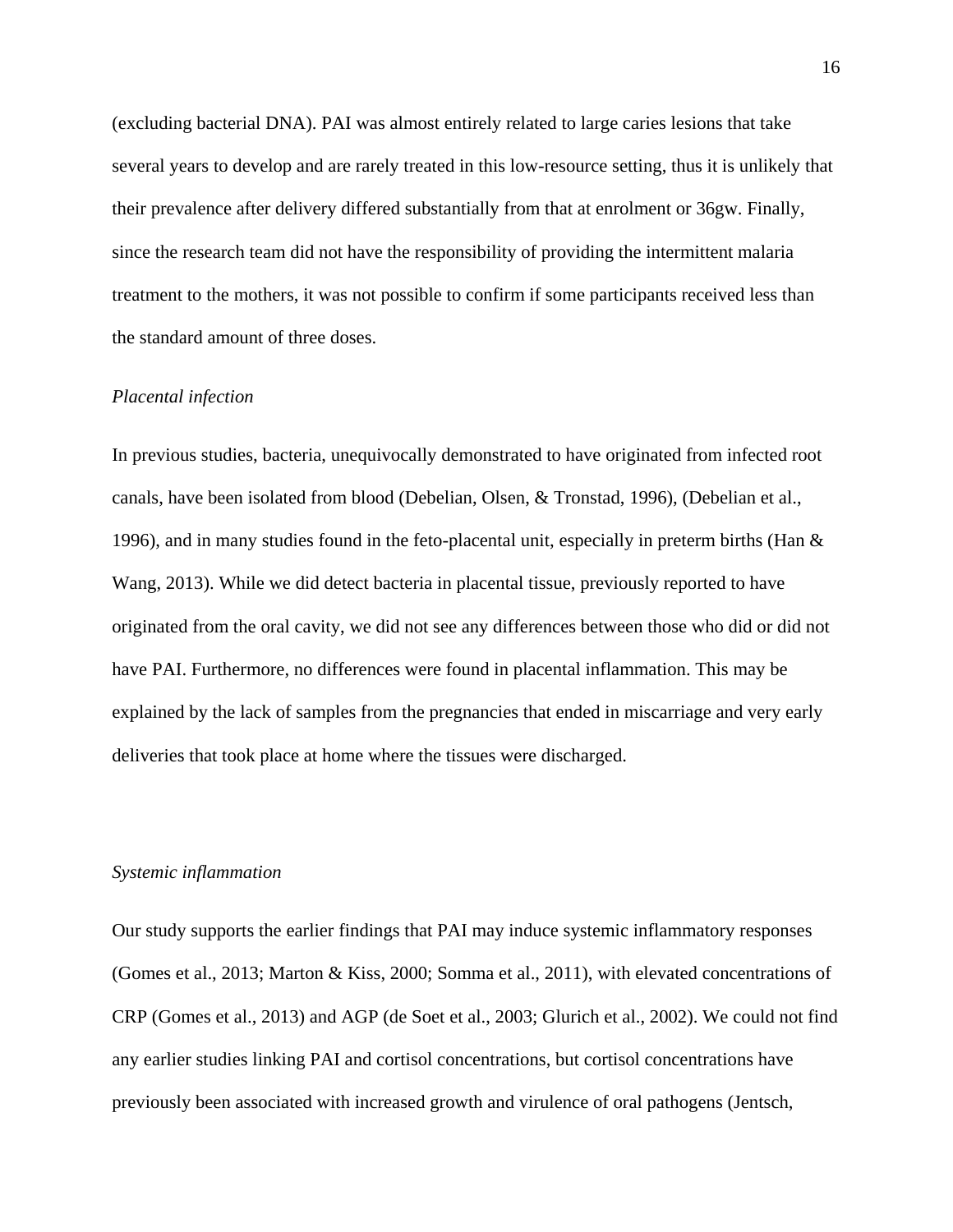Marz, & Kruger, 2013). In our study, the associations between PAI and the inflammatory markers and cortisol were stronger at 36wk than earlier in gestation. We believe that this finding relates to the alteration in the immune system during pregnancy. In early gestation the host immune responses are able to control local, low-grade infections, but pregnancy-related attenuation in the immune response increases the susceptibility to and consequences of infections in later gestation (Kourtis, Read, & Jamieson, 2014). The underlying mechanisms include limited T-cell activity (Taylor, Sullivan, Eblen, & Gercel-Taylor, 2002), decreased neutrophil functions and antibody production (Zachariasen, 1993), and hormonal changes which contribute to increased vascular permeability and bone resorption (Komm et al., 1988).

Systemic inflammation, measured by elevated CRP concentration (Pitiphat et al., 2005; Tjoa et al., 2003), and salivary cortisol concentrations (Giurgescu, 2009) during pregnancy have previously been associated with shortened duration of gestation and IUGR. In line with those results, inflammation was associated with pregnancy outcomes also in our study sample. We also found that the association between PAI and adverse pregnancy outcomes was attenuated modestly when AGP or cortisol concentration was added in regression models, suggesting partial mediation of the association by the inflammatory pathway. The modest association may be related to the missed "before delivery" samples from those who delivered very early and who may have had more marked inflammation. Another important consideration is that our analyses were limited to the available markers, which may not have fully reflected systemic inflammation. Some oral-diseases-related salivary interleukins, immunoglobulins or metalloproteinases, released from infected periapical tissues (Gomes et al., 2013; Javaid, Ahmed, Durand, & Tran,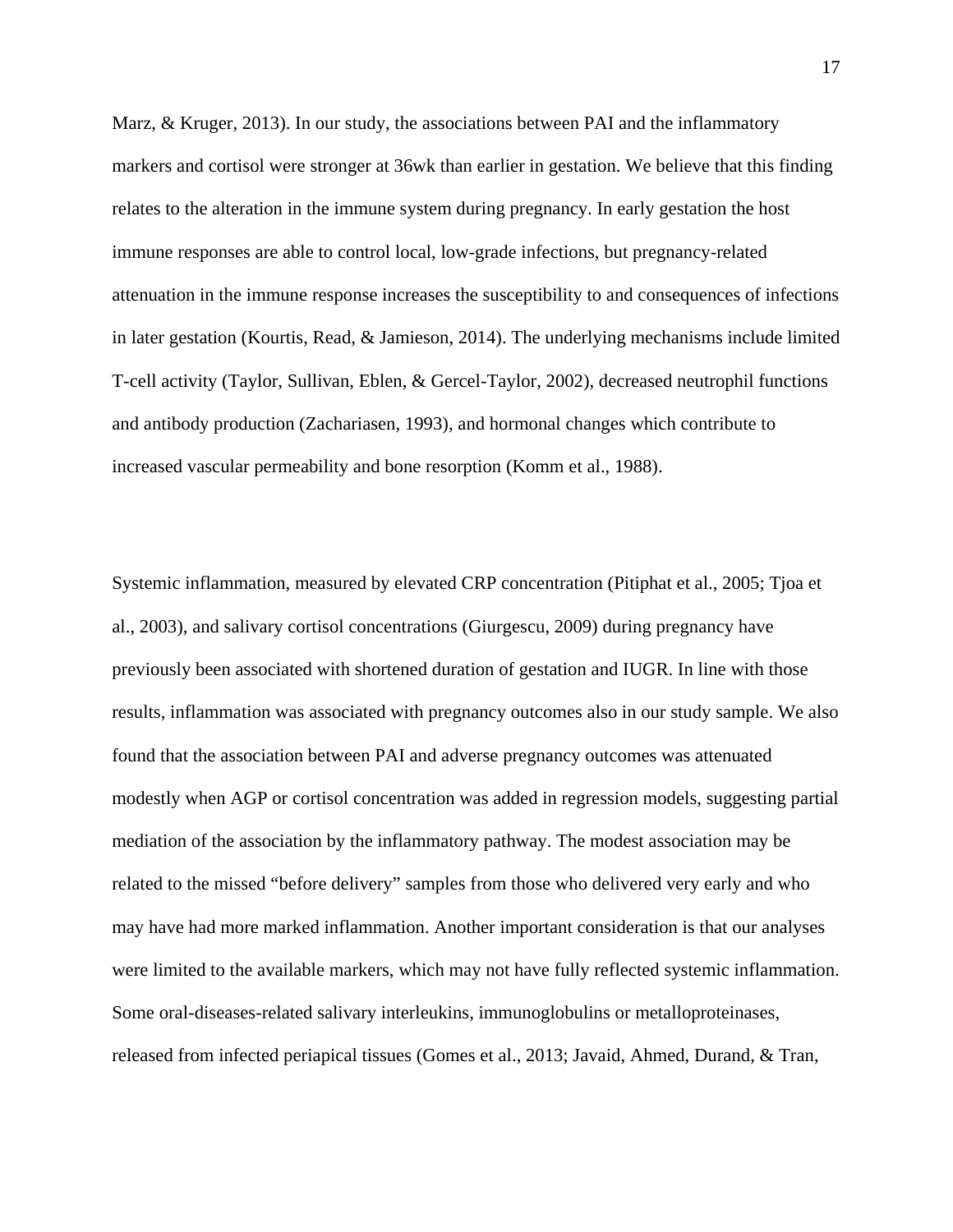2016) and known to be associated with adverse pregnancy outcomes (Romero et al., 2014), might have been more sensitive markers.

# **CONCLUSIONS**

The study findings suggest that PAI causes adverse pregnancy outcomes partially via an indirect pathway of systemic inflammation but not through a direct pathway of local placental infection. Further studies are needed to investigate whether the associations between PAI, elevated inflammatory markers and adverse birth outcomes are more pronounced when very early preterm deliveries are included. It is also important to study other inflammatory pathways and the impact of PAI elimination on pregnancy outcomes in future studies.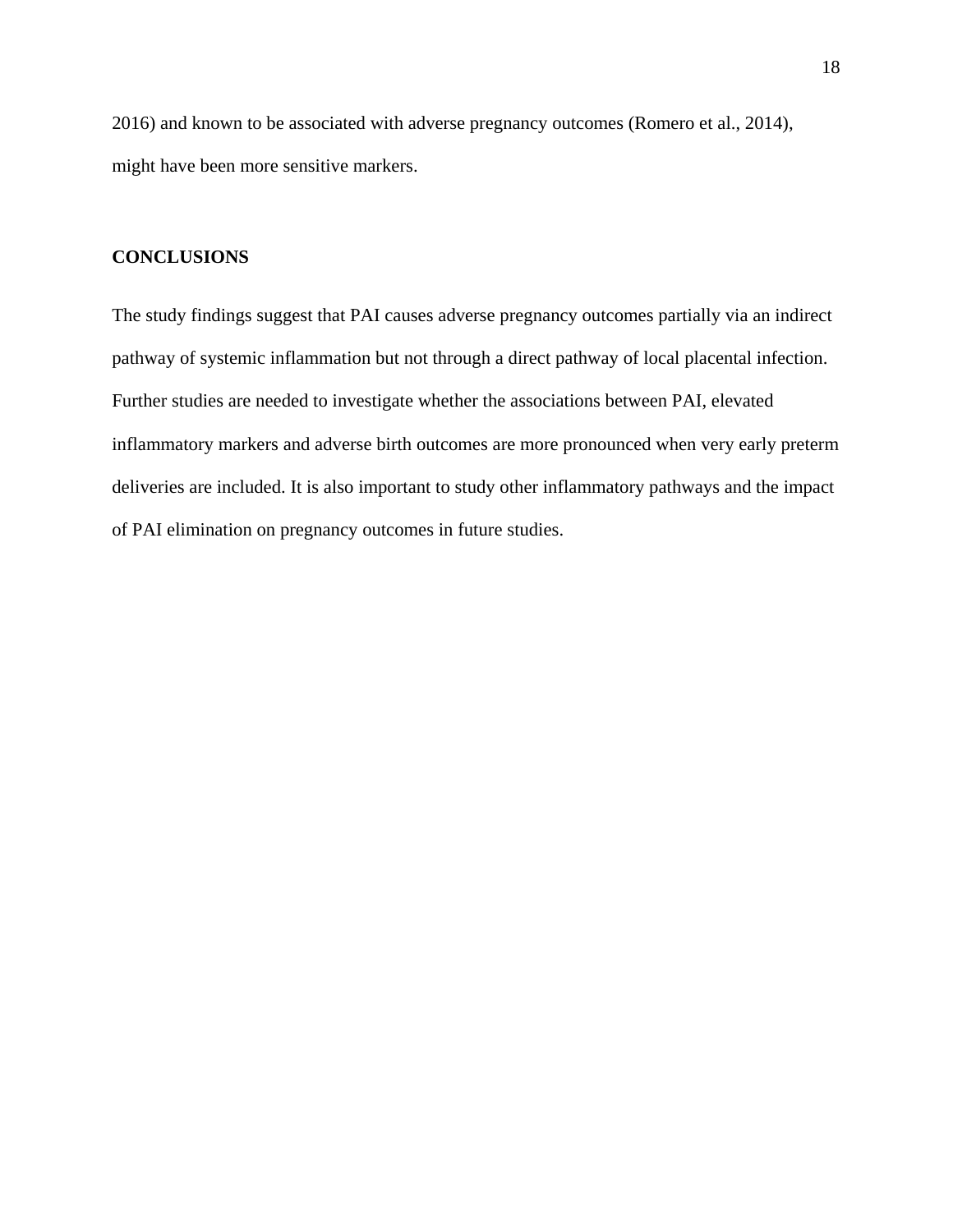# **ACKNOWLEDGEMENTS**

This publication is based on research funded in part by the Office of Health, Infectious Diseases, and Nutrition, Bureau for Global Health, U.S. Agency for International Development (USAID) under terms of Cooperative Agreement No. AID-OAA-A-12-00005, through the Food and Nutrition Technical Assistance III Project (FANTA), managed by FHI 360. Additional funding was provided by the Bill & Melinda Gates Foundation through a grant to the University of California, Davis. UH received personal working grant also from the Finnish cultural Foundation and Finnish Dental Society Apollonia. Planmega Ltd provided the x-ray machine for nominal price and 3M donated materials for dental treatment of the participants. The findings and conclusions contained within are those of the authors and do not necessarily reflect positions or policies of USAID, the United States Government, the Bill & Melinda Gates Foundation, or the other funders.

We thank the study participants, the local communities, our research personnel at the study sites and the iLiNS Project extended research team for their positive attitude and support during the study. We particularly thank Simeon Mulewa and Davie Charlie for the clinical oral health data collection, and the iLiNS Project Steering Committee members and Project Manager Mary Arimond [\(http://ilins.org\)](http://ilins.org/) for technical support.

# **CONFLICTS OF INTERESTS**

None to declare

# **AUTHOR CONTRIBUTIONS**

The authors' responsibilities were as follows: UH, UA, NJK, KGD, KM and PA designed research; UH, RD, JJ, SK, CPS, JMJ, LS and PA conducted research; UH, LH, RD and LS analysed data; UH and PA wrote the paper with critical input and comments from all other authors. All authors read and approved the final manuscript.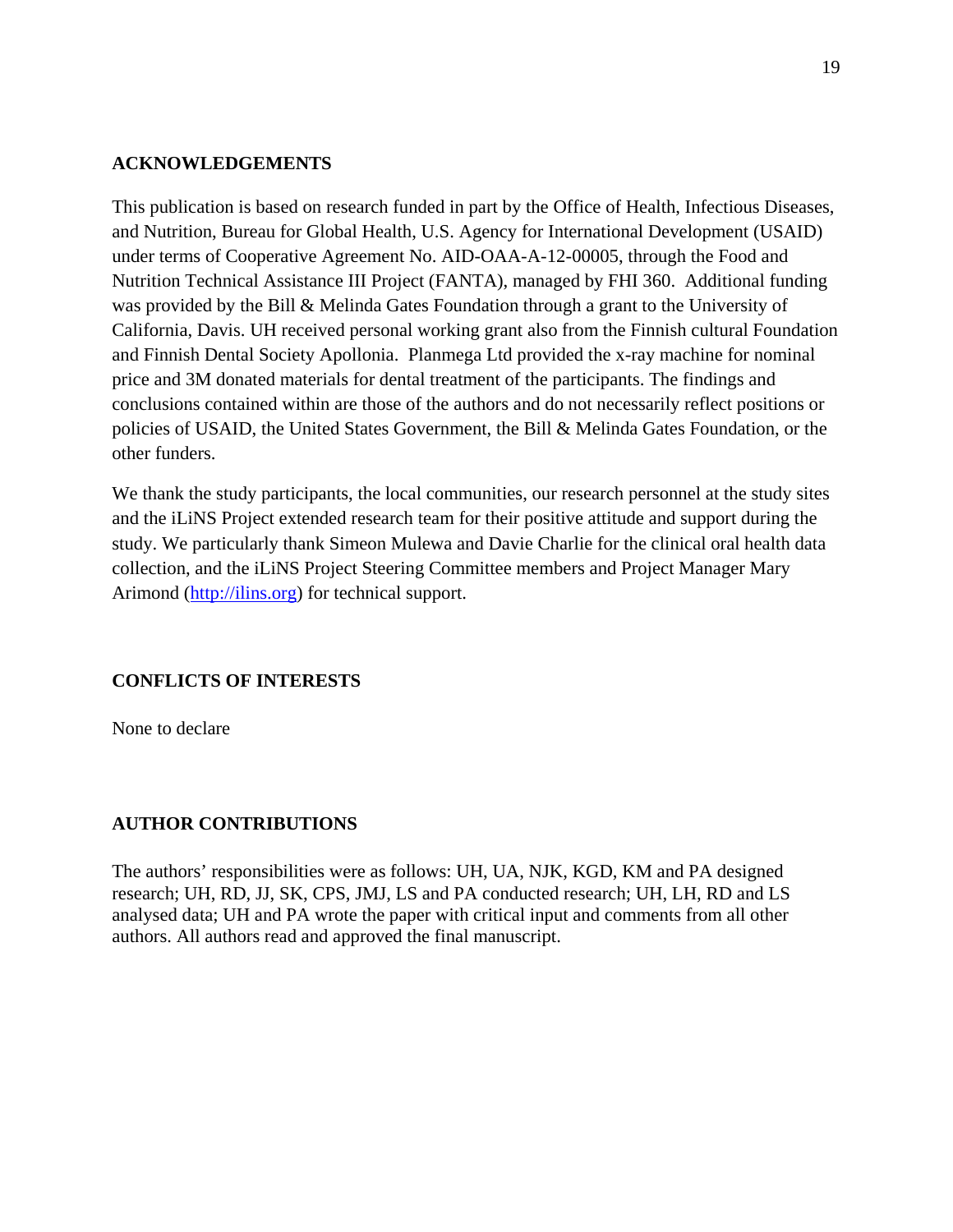## **REFERENCES**

#### References

- Aagaard, K., Ma, J., Antony, K. M., Ganu, R., Petrosino, J., & Versalovic, J. (2014). The placenta harbors a unique microbiome. *Science Translational Medicine, 6*(237), 237ra65. doi:10.1126/scitranslmed.3008599 [doi]
- Ashorn, P., Alho, L., Ashorn, U., Cheung, Y., Dewey, K., Harjunmaa, U., . . . Maleta, K. (2015). The impact of lipid-based nutrient supplement provision to pregnant women on newborn size in rural Malawi: A randomised controlled trial. *Am.J.Clin.Nutr., 101*, 387-97.
- Bellavance, M. A., & Rivest, S. (2014). The HPA immune axis and the immunomodulatory actions of glucocorticoids in the brain. *Frontiers in Immunology, 5*, 136. doi:10.3389/fimmu.2014.00136 [doi]
- Chang, H. H., Larson, J., Blencowe, H., Spong, C. Y., Howson, C. P., Cairns-Smith, S., . . . Born Too Soon preterm prevention analysis group. (2013). Preventing preterm births: Analysis of trends and potential reductions with interventions in 39 countries with very high human development index. *Lancet, 381*(9862), 223-234. doi:10.1016/S0140-6736(12)61856-X [doi]
- de Soet, J. J., Schriks, M. C., Kratz, E., Poland, D. C., van Dijk, W., & van Amerongen, W. E. (2003). Dental caries related to plasma IgG and alpha1-acid glycoprotein. *Caries Research, 37*(2), 79-84. doi:69014 [doi]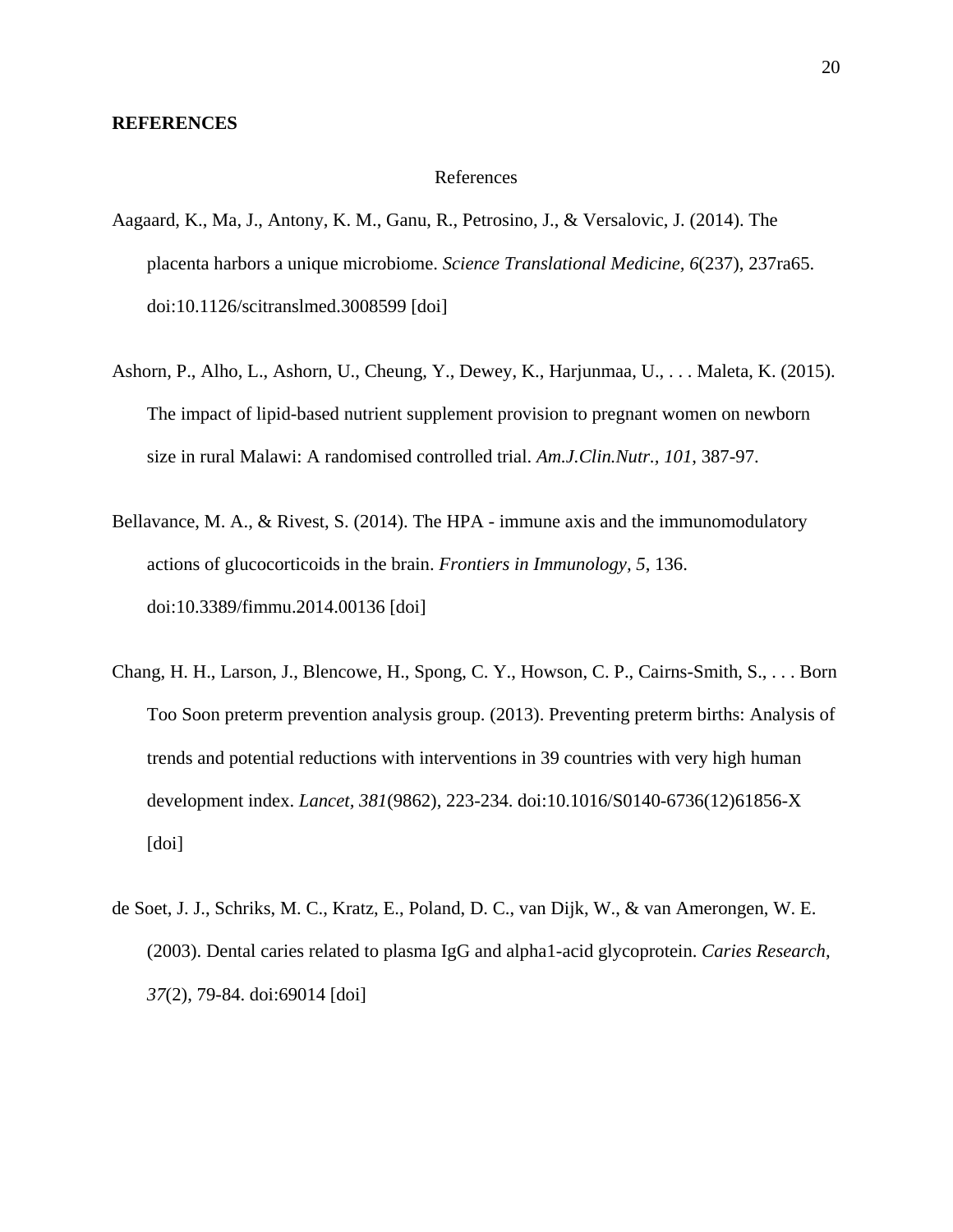- Debelian, G. J., Olsen, I., & Tronstad, L. (1996). Electrophoresis of whole-cell soluble proteins of microorganisms isolated from bacteremias in endodontic therapy. *European Journal of Oral Sciences, 104*(5-6), 540-546.
- Doyle, R. M., Harris, K., Kamiza, S., Harjunmaa, U., Ashorn, U., Nkhoma, M., . . . Klein, N. (2017). Bacterial communities found in placental tissues are associated with severe chorioamnionitis and adverse birth outcomes. *PloS One, 12*(7), e0180167. doi:10.1371/journal.pone.0180167 [doi]
- Fujii, R., Saito, Y., Tokura, Y., Nakagawa, K. I., Okuda, K., & Ishihara, K. (2009). Characterization of bacterial flora in persistent apical periodontitis lesions. *Oral Microbiology and Immunology, 24*(6), 502-505. doi:10.1111/j.1399-302X.2009.00534.x [doi]
- Giurgescu, C. (2009). Are maternal cortisol levels related to preterm birth? *Journal of Obstetric, Gynecologic, and Neonatal Nursing : JOGNN, 38*(4), 377-390. doi:10.1111/j.1552- 6909.2009.01034.x [doi]
- Glurich, I., Grossi, S., Albini, B., Ho, A., Shah, R., Zeid, M., . . . De Nardin, E. (2002). Systemic inflammation in cardiovascular and periodontal disease: Comparative study. *Clinical and Diagnostic Laboratory Immunology, 9*(2), 425-432.
- Goldenberg, R. L., Culhane, J. F., Iams, J. D., & Romero, R. (2008). Epidemiology and causes of preterm birth. *Lancet, 371*(9606), 75-84. doi:10.1016/S0140-6736(08)60074-4 [doi]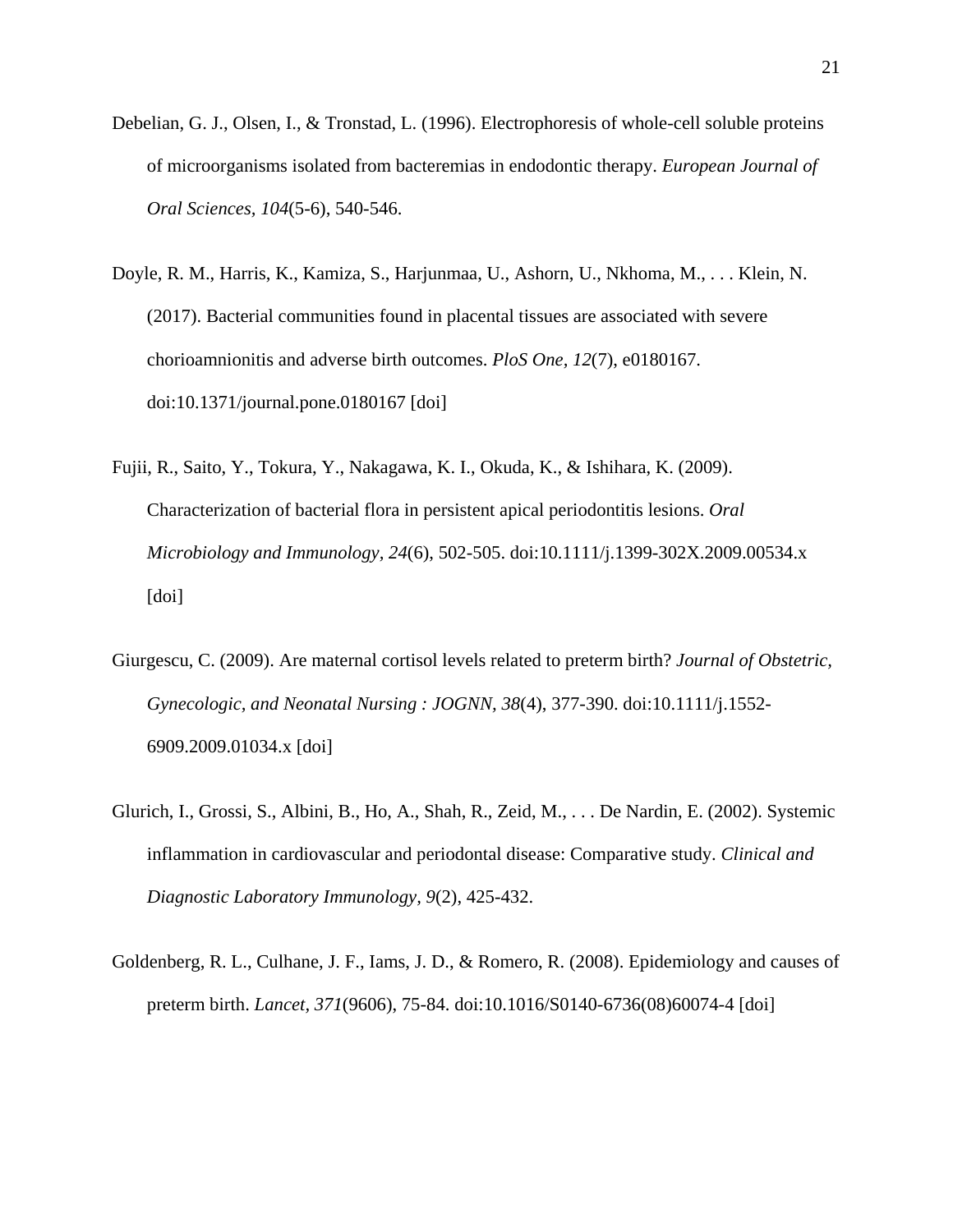- Gomes, M. S., Blattner, T. C., Sant'Ana Filho, M., Grecca, F. S., Hugo, F. N., Fouad, A. F., & Reynolds, M. A. (2013). Can apical periodontitis modify systemic levels of inflammatory markers? A systematic review and meta-analysis. *Journal of Endodontics, 39*(10), 1205- 1217. doi:10.1016/j.joen.2013.06.014 [doi]
- Han, Y. W., & Wang, X. (2013). Mobile microbiome: Oral bacteria in extra-oral infections and inflammation. *Journal of Dental Research, 92*(6), 485-491. doi:10.1177/0022034513487559 [doi]
- Harjunmaa, U., Jarnstedt, J., Alho, L., Dewey, K. G., Cheung, Y. B., Deitchler, M., . . . Ashorn, P. (2015). Association between maternal dental periapical infections and pregnancy outcomes: Results from a cross-sectional study in Malawi. *Tropical Medicine & International Health : TM & IH,* doi:10.1111/tmi.12579 [doi]
- Javaid, M. A., Ahmed, A. S., Durand, R., & Tran, S. D. (2016). Saliva as a diagnostic tool for oral and systemic diseases. *Journal of Oral Biology and Craniofacial Research, 6*(1), 66-75. doi:10.1016/j.jobcr.2015.08.006 [doi]
- Jentsch, H. F., Marz, D., & Kruger, M. (2013). The effects of stress hormones on growth of selected periodontitis related bacteria. *Anaerobe, 24*, 49-54. doi:10.1016/j.anaerobe.2013.09.001 [doi]
- Komm, B. S., Terpening, C. M., Benz, D. J., Graeme, K. A., Gallegos, A., Korc, M., . . . Haussler, M. R. (1988). Estrogen binding, receptor mRNA, and biologic response in osteoblast-like osteosarcoma cells. *Science (New York, N.Y.), 241*(4861), 81-84.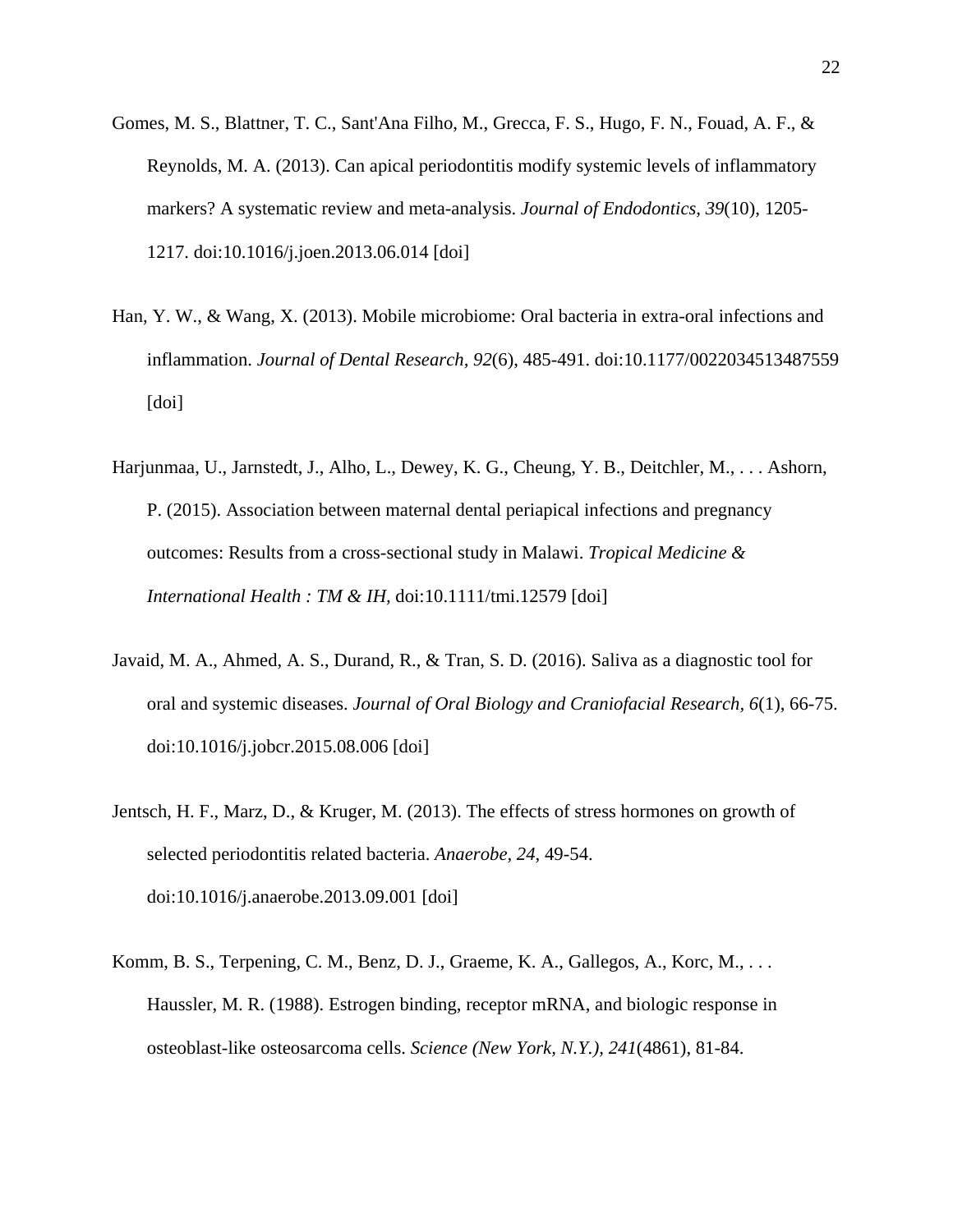- Kourtis, A. P., Read, J. S., & Jamieson, D. J. (2014). Pregnancy and infection. *The New England Journal of Medicine, 370*(23), 2211-2218. doi:10.1056/NEJMra1213566 [doi]
- Lee, A. C., Katz, J., Blencowe, H., Cousens, S., Kozuki, N., Vogel, J. P., . . . CHERG SGA-Preterm Birth Working Group. (2013). National and regional estimates of term and preterm babies born small for gestational age in 138 low-income and middle-income countries in 2010. *The Lancet Global Health, 1*(1), e26-36. doi:10.1016/S2214-109X(13)70006-8 [doi]
- Liu, L., Johnson, H. L., Cousens, S., Perin, J., Scott, S., Lawn, J. E., . . . Child Health Epidemiology Reference Group of WHO and UNICEF. (2012). Global, regional, and national causes of child mortality: An updated systematic analysis for 2010 with time trends since 2000. *Lancet (London, England), 379*(9832), 2151-2161. doi:10.1016/S0140- 6736(12)60560-1 [doi]
- Marcenes, W., Kassebaum, N. J., Bernabe, E., Flaxman, A., Naghavi, M., Lopez, A., & Murray, C. J. (2013). Global burden of oral conditions in 1990-2010: A systematic analysis. *Journal of Dental Research, 92*(7), 592-597. doi:10.1177/0022034513490168; 10.1177/0022034513490168
- Marton, I. J., & Kiss, C. (2000). Protective and destructive immune reactions in apical periodontitis. *Oral Microbiology and Immunology, 15*(3), 139-150. doi:omi150301 [pii]
- Nair, P. N. (2004). Pathogenesis of apical periodontitis and the causes of endodontic failures. *Critical Reviews in Oral Biology and Medicine : An Official Publication of the American Association of Oral Biologists, 15*(6), 348-381. doi:15/6/348 [pii]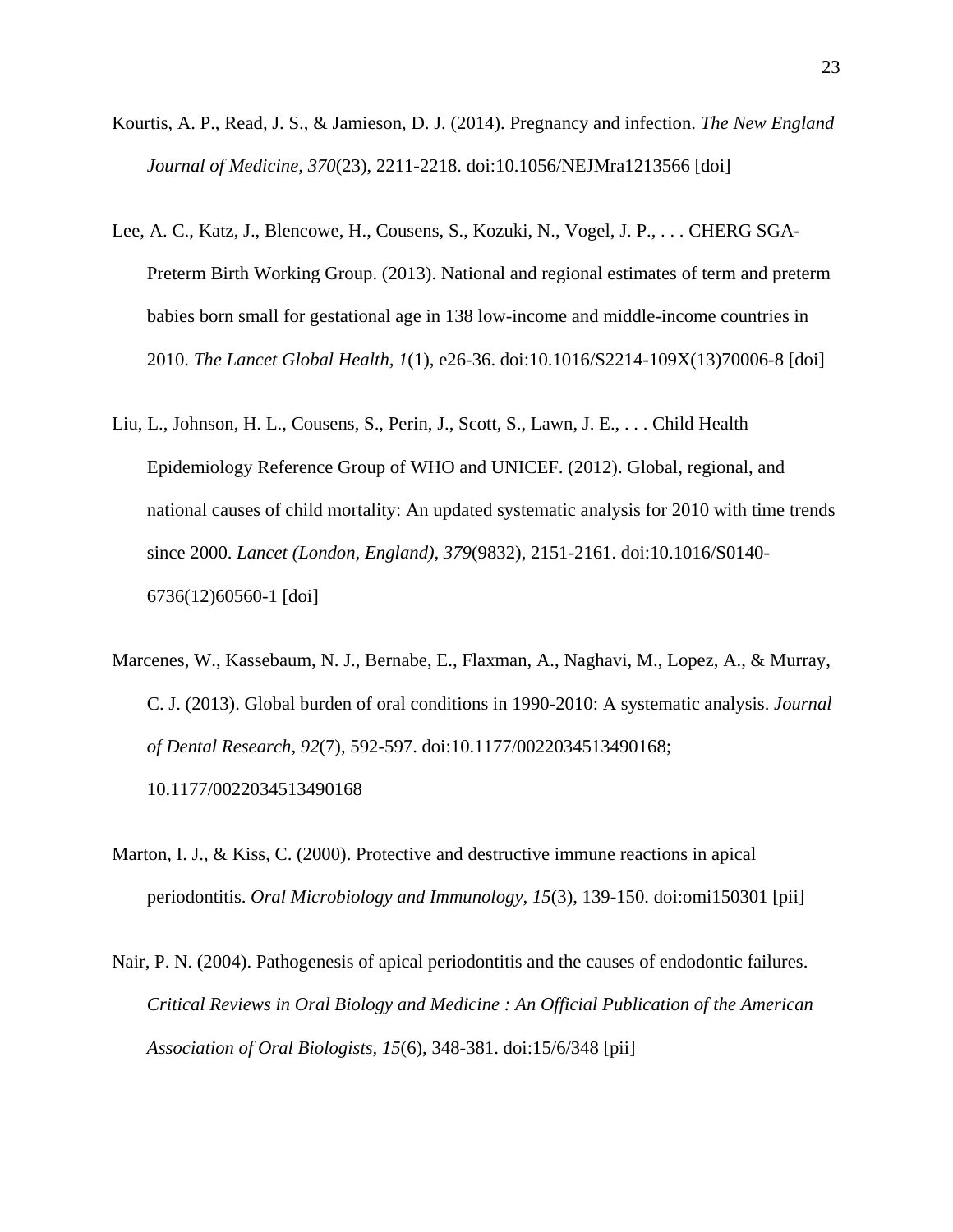- Pitiphat, W., Gillman, M. W., Joshipura, K. J., Williams, P. L., Douglass, C. W., & Rich-Edwards, J. W. (2005). Plasma C-reactive protein in early pregnancy and preterm delivery. *American Journal of Epidemiology, 162*(11), 1108-1113. doi:kwi323 [pii]
- Romero, R., Dey, S. K., & Fisher, S. J. (2014). Preterm labor: One syndrome, many causes. *Science (New York, N.Y.), 345*(6198), 760-765. doi:10.1126/science.1251816 [doi]
- Saigal, S., & Doyle, L. W. (2008). An overview of mortality and sequelae of preterm birth from infancy to adulthood. *Lancet, 371*(9608), 261-269. doi:10.1016/S0140-6736(08)60136-1 [doi]
- Siqueira, J. F.,Jr, & Rocas, I. N. (2009). Diversity of endodontic microbiota revisited. *Journal of Dental Research, 88*(11), 969-981. doi:10.1177/0022034509346549 [doi]
- Somma, F., Castagnola, R., Bollino, D., & Marigo, L. (2011). Oral inflammatory process and general health. part 2: How does the periapical inflammatory process compromise general health? *European Review for Medical and Pharmacological Sciences, 15*(1), 35-51.
- Stewart, C. P., Oaks, B. M., Laugero, K. D., Ashorn, U., Harjunmaa, U., Kumwenda, C., . . . Dewey, K. G. (2015). Maternal cortisol and stress are associated with birth outcomes, but are not affected by lipid-based nutrient supplements during pregnancy: An analysis of data from a randomized controlled trial in rural Malawi. *BMC Pregnancy and Childbirth, 15*, 346-015-0793-8. doi:10.1186/s12884-015-0793-8 [doi]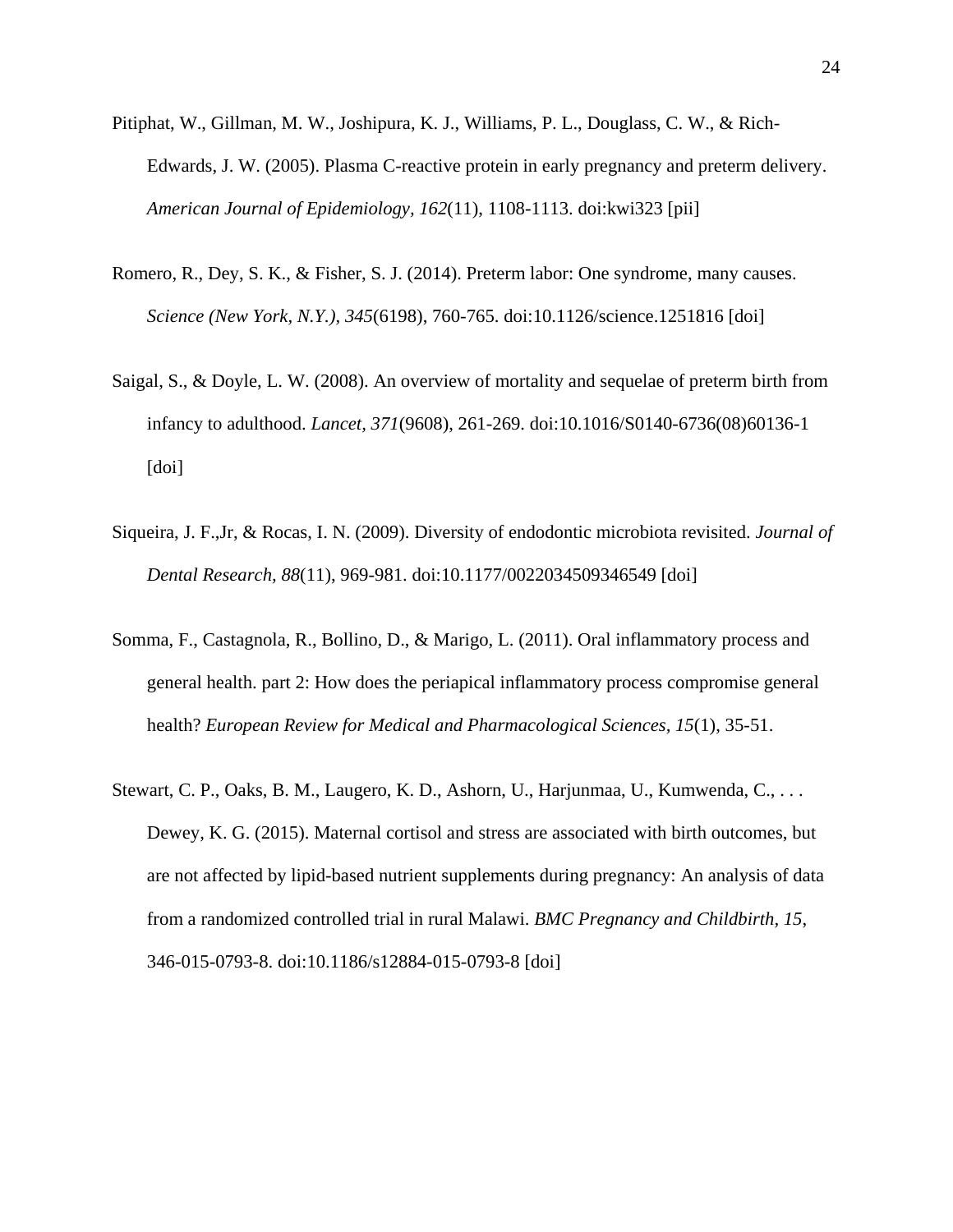- Taylor, D. D., Sullivan, S. A., Eblen, A. C., & Gercel-Taylor, C. (2002). Modulation of T-cell CD3-zeta chain expression during normal pregnancy. *Journal of Reproductive Immunology, 54*(1-2), 15-31. doi:S0165037801000675 [pii]
- Tjoa, M. L., van Vugt, J. M., Go, A. T., Blankenstein, M. A., Oudejans, C. B., & van Wijk, I. J. (2003). Elevated C-reactive protein levels during first trimester of pregnancy are indicative of preeclampsia and intrauterine growth restriction. *Journal of Reproductive Immunology, 59*(1), 29-37. doi:S0165037802000852 [pii]
- van Buuren, S., Boshuizen, H. C., & Knook, D. L. (1999). Multiple imputation of missing blood pressure covariates in survival analysis. *Statistics in Medicine, 18*(6), 681-694. doi:10.1002/(SICI)1097-0258(19990330)18:63.0.CO;2-R [pii]
- Voltolini, C., & Petraglia, F. (2014). Neuroendocrinology of pregnancy and parturition. *Handbook of Clinical Neurology, 124*, 17-36. doi:10.1016/B978-0-444-59602-4.00002-2 [doi]
- Zachariasen, R. D. (1993). The effect of elevated ovarian hormones on periodontal health: Oral contraceptives and pregnancy. *Women & Health, 20*(2), 21-30. doi:10.1300/J013v20n02\_02 [doi]
- Zou, G. (2004). A modified poisson regression approach to prospective studies with binary data. *American Journal of Epidemiology, 159*(7), 702-706.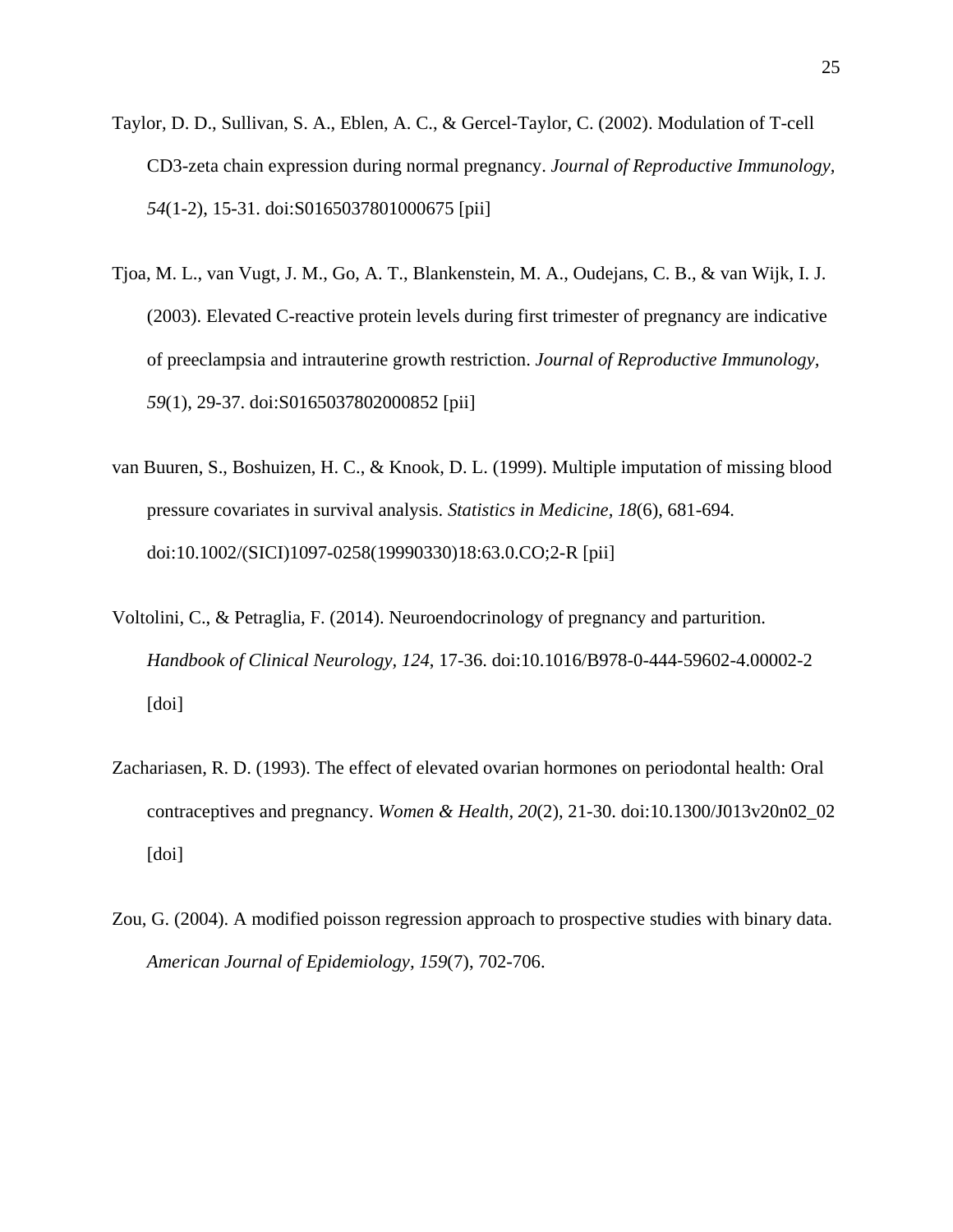# **TABLES**

**Table 1.** Proportion of women with evidence of histological inflammation or bacterial infection in placenta, or systemic inflammation

| <b>Outcome</b>                                     | <b>Proportion of</b><br>women (n) |
|----------------------------------------------------|-----------------------------------|
| Direct pathway                                     |                                   |
| Chronic placental intervillositis                  | $1.9\%$ (19)                      |
| Acute placental intervillositis                    | 21.2% (217)                       |
| Chorioamnionitis                                   | 19.9% (204)                       |
| Bacterial DNA detected in chorioamniotic membranes | 59.2% (606)                       |
| Bacterial DNA detected in placental tissues        | 38.5% (394)                       |
| <b>Indirect pathway</b>                            |                                   |
| Elevated CRP concentration at 14-20 wk             | 39.1% (400)                       |
| Elevated CRP concentration at 36wk                 | 29.7% (304)                       |
| Elevated AGP concentration at 14-20 wk             | 8.2% (84)                         |
| Elevated AGP concentration at 36wk                 | 4.5% (46)                         |
| Elevated cortisol concentration at 14-20           | 23.8% (244)                       |
| Elevated cortisol concentration at 36wk            | 23.6% (242)                       |

Abbreviations: PAI=periapical infection, CRP=C-reactive protein, AGP=alpha-1-acid glycoprotein, DNA=deoxyribonucleic acid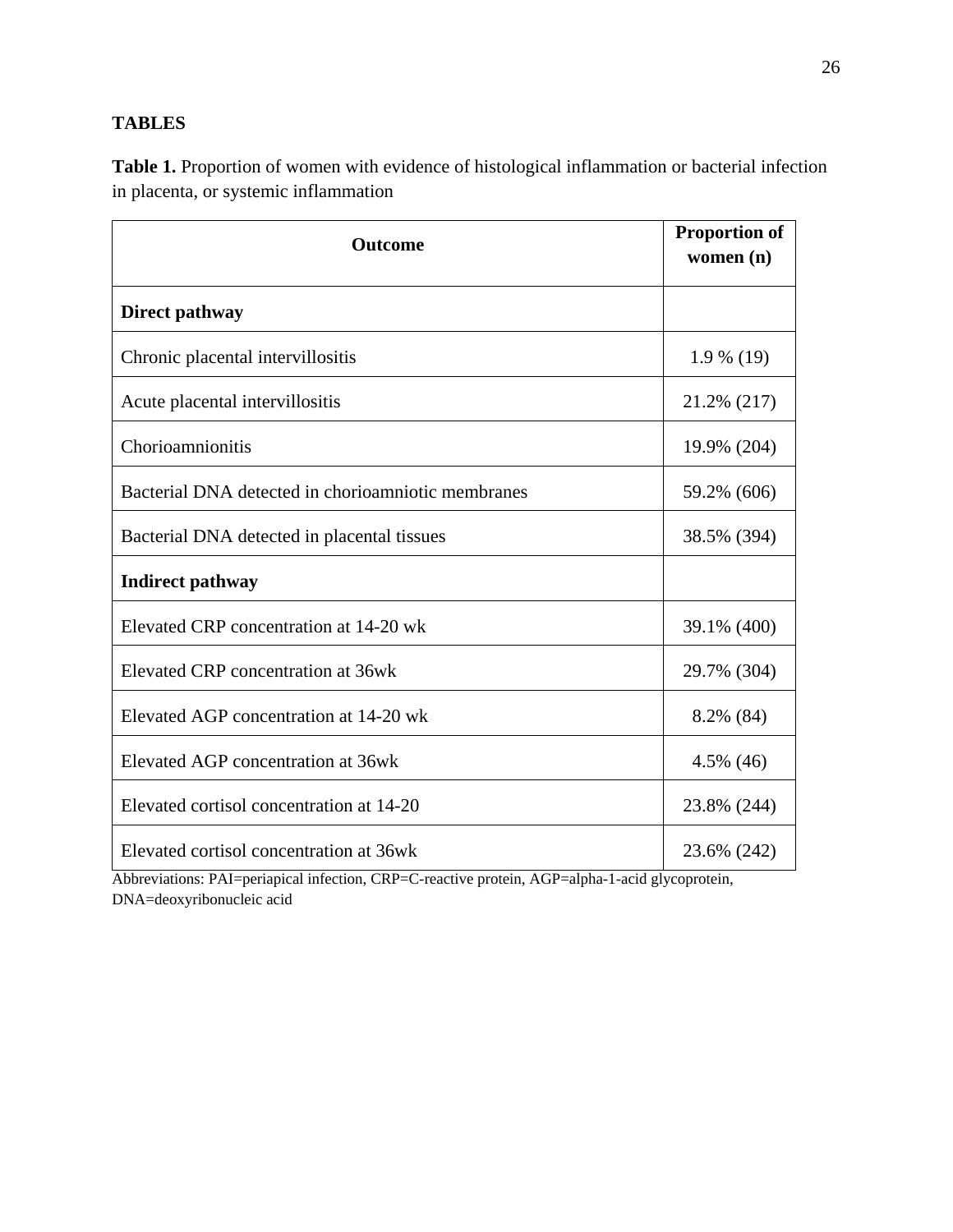**Table 2.** Prevalence of chronic and acute placenta intervillosis, any chorioamnionitis and severe chorioamnionitis by periapical infection severity.

|                                           | Prevalence of placental inflammation by<br>participants' PAI status* |                                    |                      |               | Comparison, mild-<br>to-mod vs no PAI |         | Comparison, severe<br>vs no PAI |                | Comparison, severe<br>vs mild-to-mod PAI |                |
|-------------------------------------------|----------------------------------------------------------------------|------------------------------------|----------------------|---------------|---------------------------------------|---------|---------------------------------|----------------|------------------------------------------|----------------|
| Outcome                                   | No PAI<br>$n = 783$                                                  | Mild to<br>Moderate<br>PAI $n=215$ | Severe<br>PAI $n=26$ | $P-$<br>value | <b>Risk ratio</b><br>(95 % CI)        | P-value | <b>Risk ratio</b><br>(95 % CI)  | <b>P-value</b> | <b>Risk ratio</b><br>(95 % C I)          | <b>P-value</b> |
| Chronic placental<br>intervillositis      | 2.0%                                                                 | 2.6%                               | $0.0\%$              | 0.883         | 1.28<br>$(0.43 - 3.87)$               | 0.656   | n/a                             | n/a            | n/a                                      | n/a            |
| Acute placental<br>intervillositis        | 15.8%                                                                | 13.9%                              | 29.9%                | 0.231         | 0.88<br>$(0.54 - 1.44)$               | 0.513   | 1.90<br>$(0.85 - 4.22)$         | 0.116          | 2.15<br>$(0.93 - 4.97)$                  | 0.072          |
| Chorioamnionitis,<br>any $(>4$ cells)     | 25.8%                                                                | 28.1%                              | 26.7%                | 0.867         | 1.09<br>$(0.79 - 1.51)$               | 0.596   | 1.04<br>$(0.46 - 2.34)$         | 0.934          | 0.95<br>$(0.42 - 2.15)$                  | 0.899          |
| Chorioamnionitis,<br>severe $(>25$ cells) | 11.1%                                                                | 14.6%                              | 17.2%                | 0.407         | 1.31<br>$(0.84 - 2.07)$               | 0.237   | 1.55<br>$(0.58-4.14)$           | 0.382          | 1.18<br>$(0.44 - 3.15)$                  | 0.744          |

PAI=periapical infection

*\**Adjusted for HIV status, malaria status, height, body-mass index, age, study site, number of teeth, nutritional intervention group, aenemia, periodontitis status, household assets, oral health examination visit time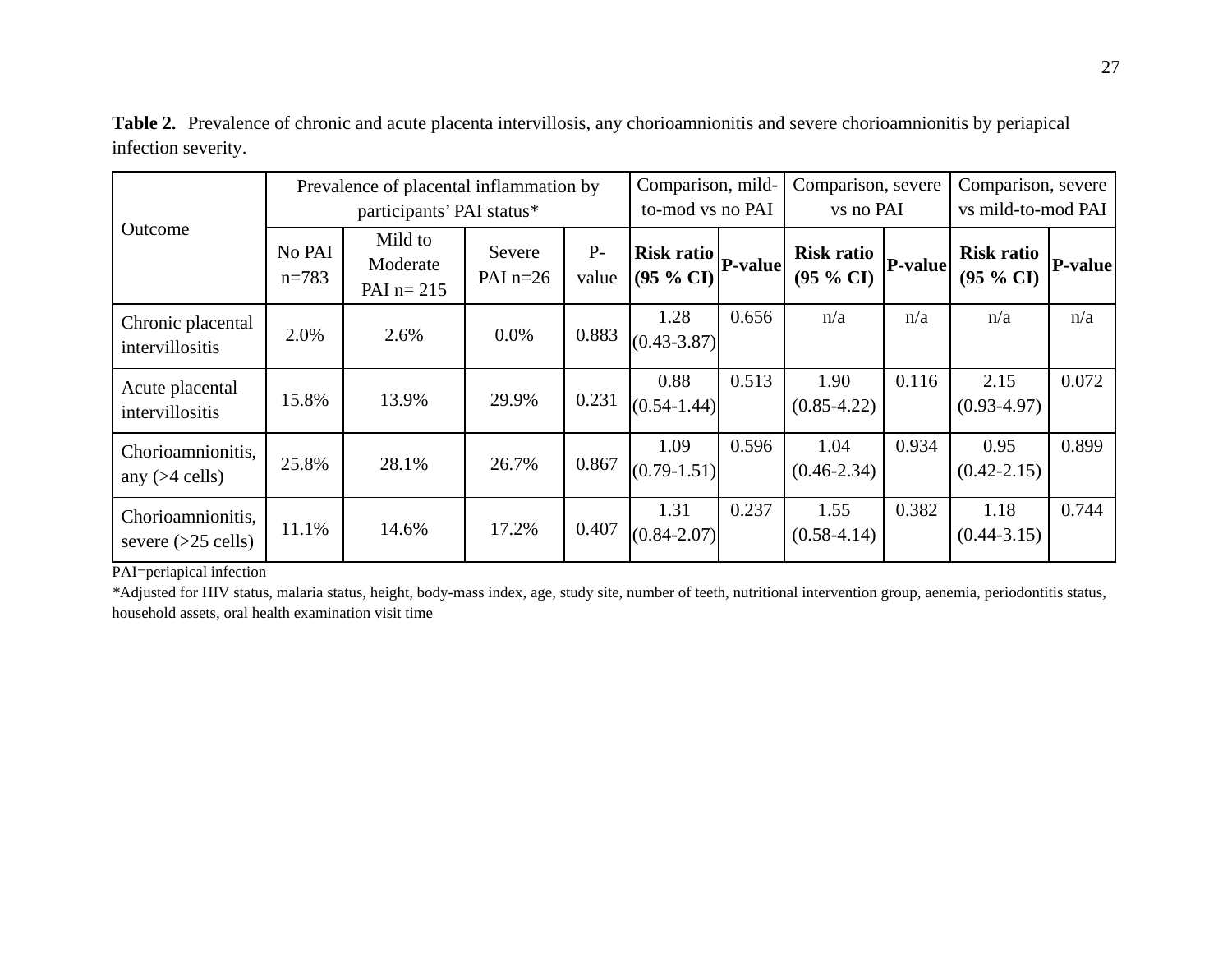|                     |                   | Mean Log10 16S rRNA copies (SD) in |         | Mean Log10 16S rRNA copies (SD) in |                  |         |  |  |
|---------------------|-------------------|------------------------------------|---------|------------------------------------|------------------|---------|--|--|
| Bacterial genera in |                   | placental tissues                  |         | fetal membranes                    |                  |         |  |  |
| placental tissues   | No PAI<br>$n=641$ | PAI<br>$n = 188$                   | P-value | No PAI<br>$n=687$                  | PAI<br>$n = 200$ | P-value |  |  |
| Actinomyces         | 0.10(0.53)        | 0.03(0.27)                         | 0.070   | 0.02(0.26)                         | 0(0)             | 0.242   |  |  |
| <b>Bacteroides</b>  | 0.08(0.53)        | 0.04(0.37)                         | 0.351   | 0.12(0.72)                         | 0.06(0.40)       | 0.206   |  |  |
| Dialister           | 0.02(0.22)        | 0.02(0.21)                         | 0.938   | 0.08(0.52)                         | 0.07(0.54)       | 0.893   |  |  |
| <i>Enterococcus</i> | 0.21(0.92)        | 0.16(0.81)                         | 0.559   | 0.35(1.20)                         | 0.23(0.98)       | 0.173   |  |  |
| Fusobacterium       | 0.17(0.76)        | 0.08(1.01)                         | 0.120   | 0.14(0.76)                         | 0.11(0.72)       | 0.605   |  |  |
| Parvimonas          | 0.01(0.09)        | 0.09(0.50)                         | < 0.001 | 0.12(0.67)                         | 0.17(0.80)       | 0.394   |  |  |
| Peptostreptococcus  | 0.16(0.69)        | 0.16(0.69)                         | 0.952   | 0.32(1.11)                         | 0.47(1.36)       | 0.131   |  |  |
| Porphyromonas       | 0.13(0.63)        | 0.09(0.49)                         | 0.418   | 0.04(0.36)                         | 0.01(0.18)       | 0.253   |  |  |
| Prevotella          | 0.72(1.42)        | 0.82(1.56)                         | 0.398   | 1.18(1.86)                         | 1.20(1.89)       | 0.869   |  |  |
| Propionibacterium   | 0.25(0.03)        | 0.35(0.07)                         | 0.197   | 0.13(0.59)                         | 0.07(0.45)       | 0.135   |  |  |
| Streptococcus       | 0.52(1.23)        | 0.59(1.34)                         | 0.481   | 1.02(1.83)                         | 1.08(1.94)       | 0.680   |  |  |
| Treponema           | 0.06(0.41)        | 0.06(0.42)                         | 0.959   | 0.15(0.73)                         | 0.15(0.73)       | 0.922   |  |  |
| Veillonella         | 0.25(0.89)        | 0.18(0.76)                         | 0.311   | 0.48(1.33)                         | 0.39(1.12)       | 0.347   |  |  |

**Table 3**.Comparison of bacterial loads from selected genera that are commonly found in periapical infectious lesions, in the placenta and fetal membranes, presented by periapical infection status groups

PAI=Periapical infection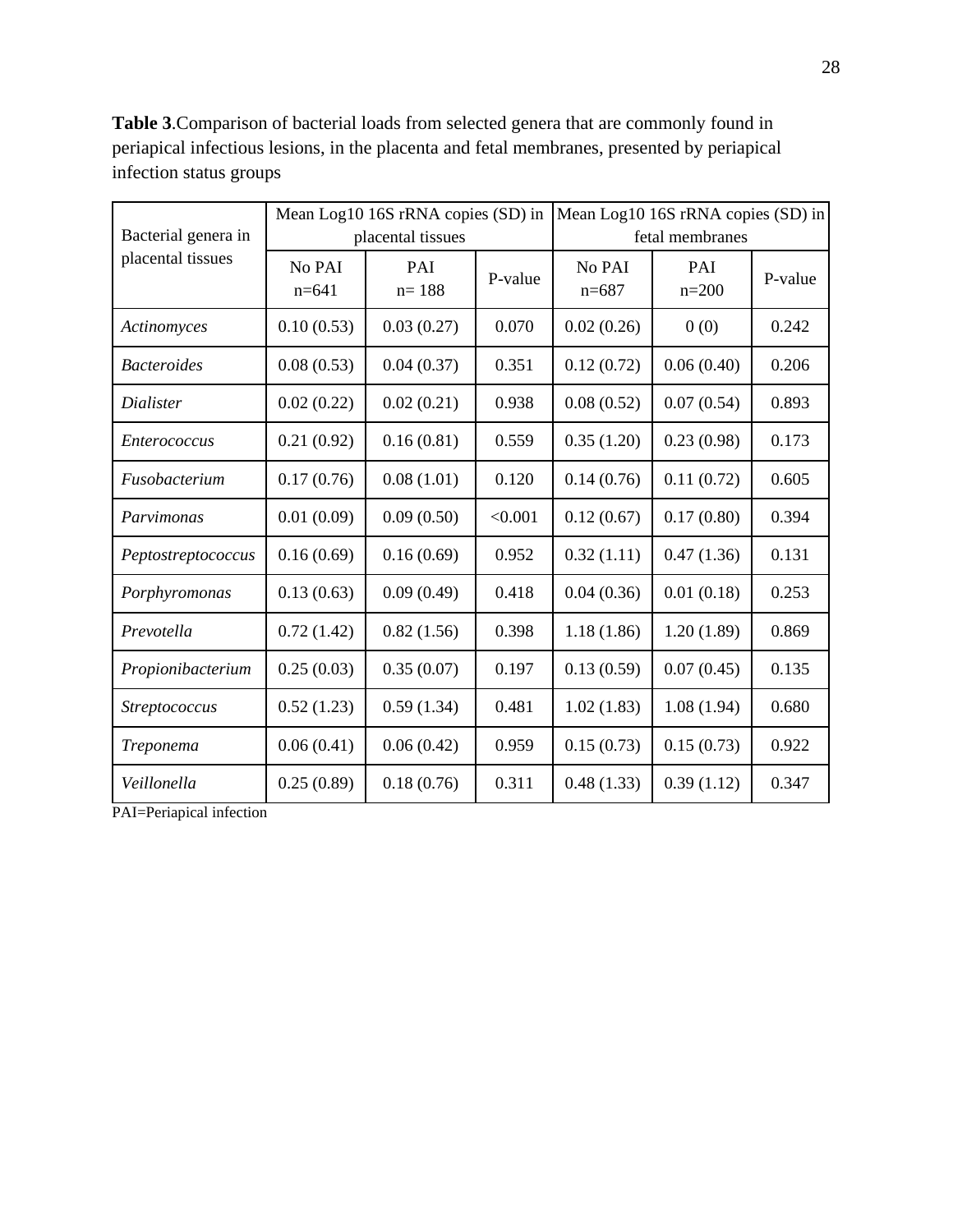|                              |                     | Mean (SD) concentration by              |                         | Comparison, mild- |                                            | Comparison, severe |                                                      | Comparison, severe |                                                      |               |
|------------------------------|---------------------|-----------------------------------------|-------------------------|-------------------|--------------------------------------------|--------------------|------------------------------------------------------|--------------------|------------------------------------------------------|---------------|
|                              |                     | participants' PAI status*               | to-mod vs no PAI        |                   | vs no PAI                                  |                    | vs mild-to-mod PAI                                   |                    |                                                      |               |
| Outcome                      | No PAI<br>$n = 783$ | Mild to<br>moderate<br>PAI<br>$n = 215$ | Severe<br>PAI<br>$n=26$ | $P -$<br>value    | <b>Difference</b><br>in means<br>(95 % CI) | $P -$<br>value     | <b>Difference</b><br>in means<br>$(95\% \text{ CI})$ | $P-$<br>value      | <b>Difference</b><br>in means<br>$(95\% \text{ CI})$ | $P-$<br>value |
| CRP mg/L, 14-20wk            | 8.89<br>(19.13)     | 8.82<br>(16.00)                         | 11.85<br>(18.93)        | 0.740             | $-0.07$<br>$(-3.06 - 2.93)$                | 0.966              | 2.96<br>$(-4.71 - 10.63)$                            | 0.449              | 3.03<br>$(-4.75 - 10.81)$                            | 0.445         |
| CRP mg/L, 36wk               | 6.33<br>(14.81)     | 8.68<br>(17.06)                         | 14.41<br>(19.00)        | 0.048             | 2.35<br>$(-0.48 - 5.18)$                   | 0.104              | 8.07<br>$(0.40 - 15.75)$                             | 0.039              | 5.73<br>$(-2.06 - 13.51)$                            | 0.149         |
| AGP $g/L$ , 14-20wk          | 0.72<br>(0.24)      | 0.71<br>(0.21)                          | 0.70<br>(0.20)          | 0.926             | 0.00<br>$(-0.04 - 0.03)$                   | 0.838              | $-0.02$<br>$(-0.11 - 0.08)$                          | 0.718              | $-0.01$<br>$(-0.11 - 0.08)$                          | 0.781         |
| $AGP g/L$ , $36wk$           | 0.57<br>(0.22)      | 0.60<br>(0.29)                          | 0.69<br>(0.26)          | 0.040             | 0.03<br>$(-0.01 - 0.07)$                   | 0.140              | 0.12<br>$(0.02 - 0.23)$                              | 0.022              | 0.09<br>$(-0.02 - 0.20)$                             | 0.093         |
| Cortisol nmol/L, 14-<br>20wk | 5.62<br>(3.79)      | 5.60<br>(3.06)                          | 5.41<br>(2.65)          | 0.963             | 0.03<br>$(-0.56 - 0.63)$                   | 0.910              | $-0.18$<br>$(-1.70-1.34)$                            | 0.781              | $-0.21$<br>$(-1.71-1.29)$                            | 0.818         |
| Cortisol nmol/L,<br>36wk     | 7.97<br>(2.91)      | 8.85<br>(4.62)                          | 9.87<br>(3.24)          | 0.006             | 0.84<br>$(0.19 - 1.50)$                    | 0.012              | 1.90<br>$(0.25 - 3.36)$                              | 0.024              | 1.06<br>$(-0.63 - 2.75)$                             | 0.218         |

**Table 4.** Mean CRP, AGP and cortisol concentrations at 14-20wk and at 36wk of pregnancy by maternal periapical infection severity

Abbreviations: CRP=C-reactive protein, AGP=Alpha-1-acid glycoprotein, PAI=periapical infection

Mild to moderate PAI=1-3 lesions, severe PAI>3lesions

*\**Adjusted for HIV status, malaria status, height, body-mass index, age, study site, number of teeth, nutritional intervention group, aenemia, periodontitis status, household assets, oral health examination visit time. Cortisol adjusted also for saliva collection time and time from last meal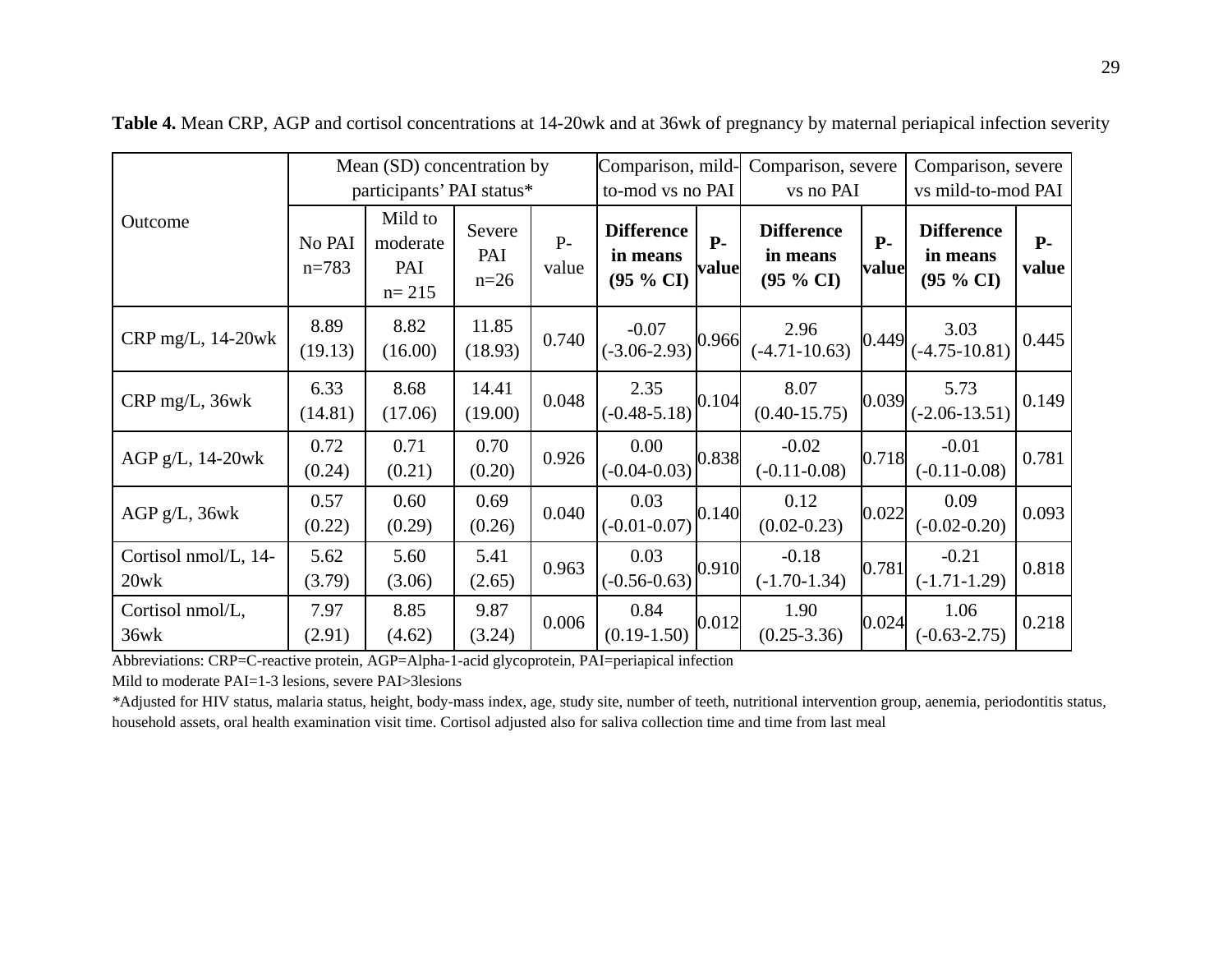|                                          |                                                      |                   | Primary analysis*                           |                | Adjusted for<br><b>AGP</b>                         |                | Adjusted for<br><b>CRP</b>                                               |                | Adjusted for<br>cortisol                |                | Adjusted for<br>AGP and cortisol              |                | Adjusted for severe<br>chorioamnionitis    |         |
|------------------------------------------|------------------------------------------------------|-------------------|---------------------------------------------|----------------|----------------------------------------------------|----------------|--------------------------------------------------------------------------|----------------|-----------------------------------------|----------------|-----------------------------------------------|----------------|--------------------------------------------|---------|
| Outcome                                  | Women Women<br>without<br>PAI<br>$(n=783)$ $(n=241)$ | with<br>PAI       | Difference<br>in means<br>$(95\% CI)$       | $P -$<br>value | Diff. in<br>means<br>$(95\% CI)$                   | $P -$<br>value | Diff. in<br>means<br>$(95\%CI)$                                          | $P -$<br>value | Diff. in<br>means<br>$(95\%CI)$         | $P -$<br>value | Diff. in<br>means<br>$(95\%CI)$               | $P -$<br>value | Diff. in<br>means<br>$(95\%CI)$            | P-value |
| <b>Pregnancy duration</b><br>$(SD)$ , gw | 39.5<br>(2.05)                                       | 39.1<br>(2.60)    | $-0.4$<br>$(-0.8 \text{ to } -$<br>0.1)     | 0.015          | $-0.3$<br>$(-0.7)$ to -<br>(0.0)                   | 0.049          | $-0.4$<br>$(-0.8 \text{ to } -$<br>0.1)                                  | 0.021          | $-0.3$<br>$(-0.7)$ to<br>(0.0)          | 0.056          | $-0.3$<br>$(-0.7)$ to<br>0.1)                 | 0.097          | $-0.4$<br>$(-0.7)$ to -<br>0.1)            | 0.022   |
| Birth weight (SD),<br>g                  | 2982<br>(426)                                        | 2891<br>(415)     | $-90$<br>$(-157 \text{ to } -$<br>22)       |                | $-75$<br>$0.009$ (-142 to -<br>8)                  | 0.028          | $-85$<br>$(-153$ to -<br>17)                                             |                | $-80$<br>$0.014$ (-149 to -<br>10)      |                | $-70$<br>$0.024$ (-139 to -<br>2)             | 0.043          | $-86$<br>$(-153)$ to<br>18)                | 0.013   |
| WAZ (SD)                                 | $-0.56$<br>(1.03)                                    | $-0.73$<br>(1.07) | $-0.19$<br>$(-0.35 \text{ to } -)$<br>0.02) |                | $-0.14$<br>0.02)                                   |                | $-0.17$<br>$0.026$ (-0.31 to 0.077 (-0.34 to -<br>0.01)                  |                | $-0.17$<br>$0.040$ (-0.34 to -<br>0.00) |                | $-0.14$<br>$0.047$ (-0.31 to -<br>0.02)       |                | $-0.18$<br>$0.086$ (-0.34 to -<br>0.01)    | 0.035   |
| Neonatal Length,<br>cm(SD)               | 49.7<br>(2.19)                                       | 49.2<br>(2.28)    | $-0.56$<br>$(-0.92 \text{ to } -$<br>0.21)  | 0.002          | $-0.48$<br>$(-0.83 \text{ to } 0.007)$<br>$-0.13)$ |                | $-0.54$<br>$(-0.90)$ to -<br>0.18)                                       |                | $-0.54$<br>$0.003$ (-0.90 to -<br>0.17) | 0.004          | $-0.49$<br>$-0.84$ to<br>0.13)                | 0.008          | $-0.54$<br>$(-0.89)$ to -<br>0.19)         | 0.003   |
| LAZ(SD)                                  | $-0.98$<br>(1.10)                                    | $-1.27$<br>(1.12) | $-0.29$<br>$(-0.47)$ to -<br>0.11)          |                | $-0.25$<br>$0.001$ (-0.42 to<br>$-0.07$ )          |                | $-0.27$<br>$0.005$ (-0.46 to -<br>0.10)                                  |                | $-0.28$<br>$0.002$ (-0.47 to -<br>0.10) | 0.002          | $-0.26$<br>$-0.43$ to<br>0.08)                | 0.005          | $-0.28$<br>$(-0.46 \text{ to } -$<br>0.10) | 0.002   |
| Head $Z(SD)$                             | $-0.15$<br>(1.15)                                    | $-0.38$<br>(1.24) | $-0.22$<br>$(-0.41 \text{ to } -$<br>0.04)  | 0.017          | $-0.18$<br>0.00)                                   |                | $-0.21$<br>$(-0.37 \text{ to } 0.051)$ $(-0.41 \text{ to } -1)$<br>0.03) |                | $-0.22$<br>$0.024$ (-0.41 to -<br>0.03) |                | $-0.19$<br>$0.026$ (-0.41 to - 0.049<br>0.03) |                | $-0.21$<br>$(-0.5)$ to -<br>0.03)          | 0.022   |

**Table 5.** Continuous birth outcomes by periapical infection status, adjusted for AGP, CRP, cortisol or both AGP and cortisol at 36gw, or chorioamnionitis

PAI=Periapical infection, AGP=Alpha-1-acid glycoprotein, CRP=C-reactive protein, WAZ=weight-for-age z-score, LAZ=length-for-age z-score, Head Z=head circumference-for-age z-score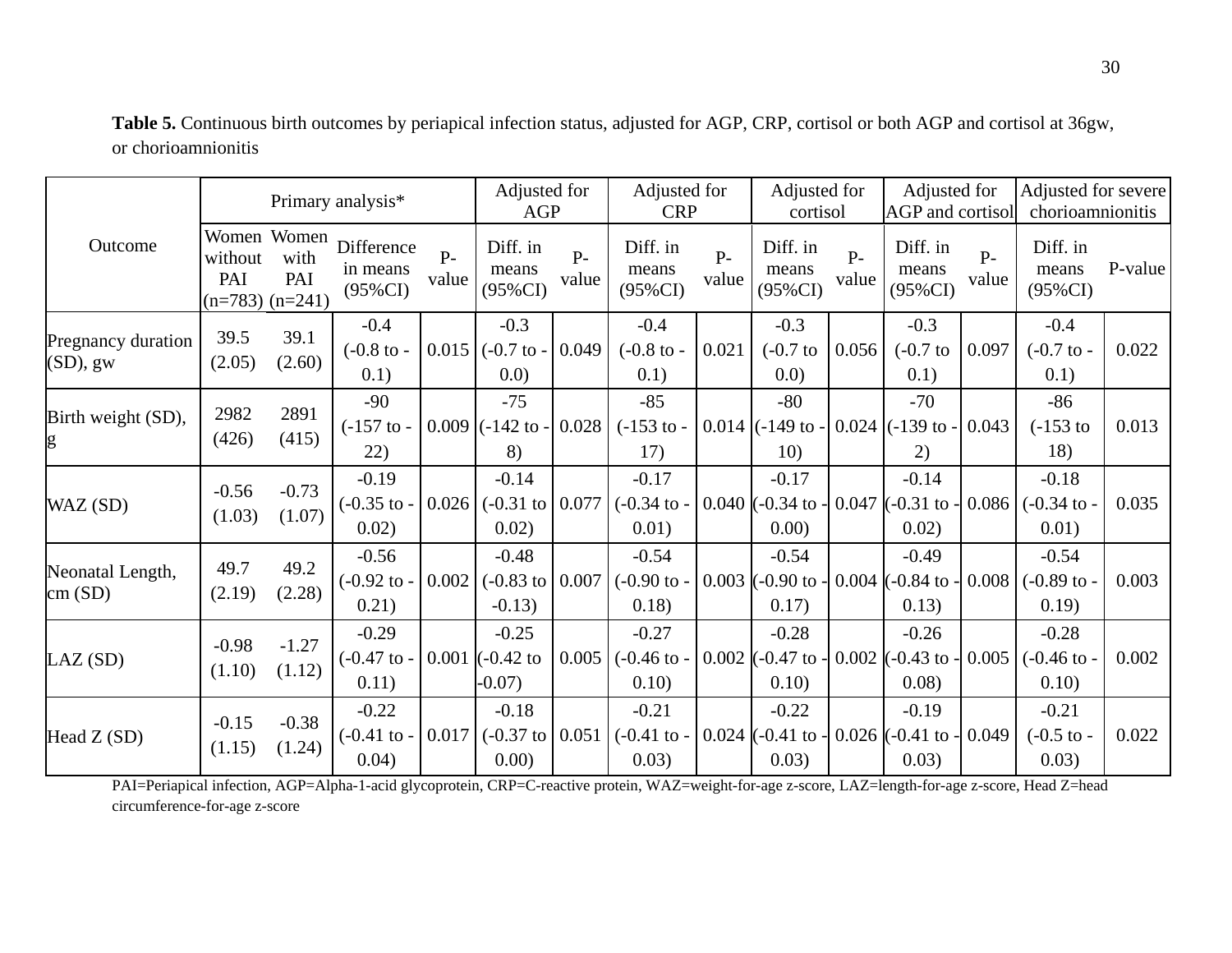*\**Adjusted for HIV status, malaria status, height, body-mass index, age, study site, number of teeth, nutritional intervention group, aenemia, periodontitis status, household assets, oral health examination visit time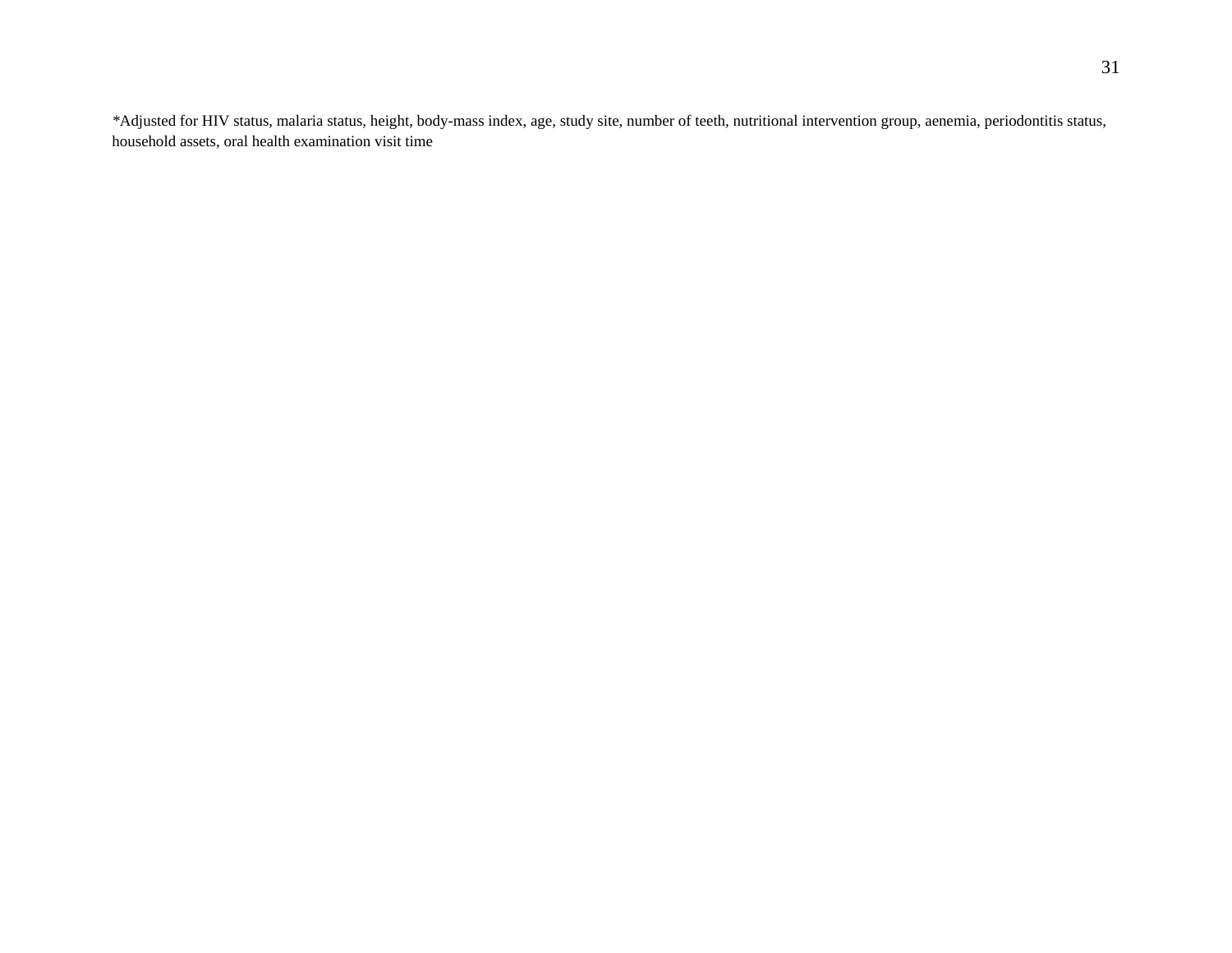**Periapical infection may affect birth outcomes via systemic inflammation**

**Supplementary figures and tables**

Supplementary figure 1. Participant flow in the iLiNS-DYAD Oral Health study.

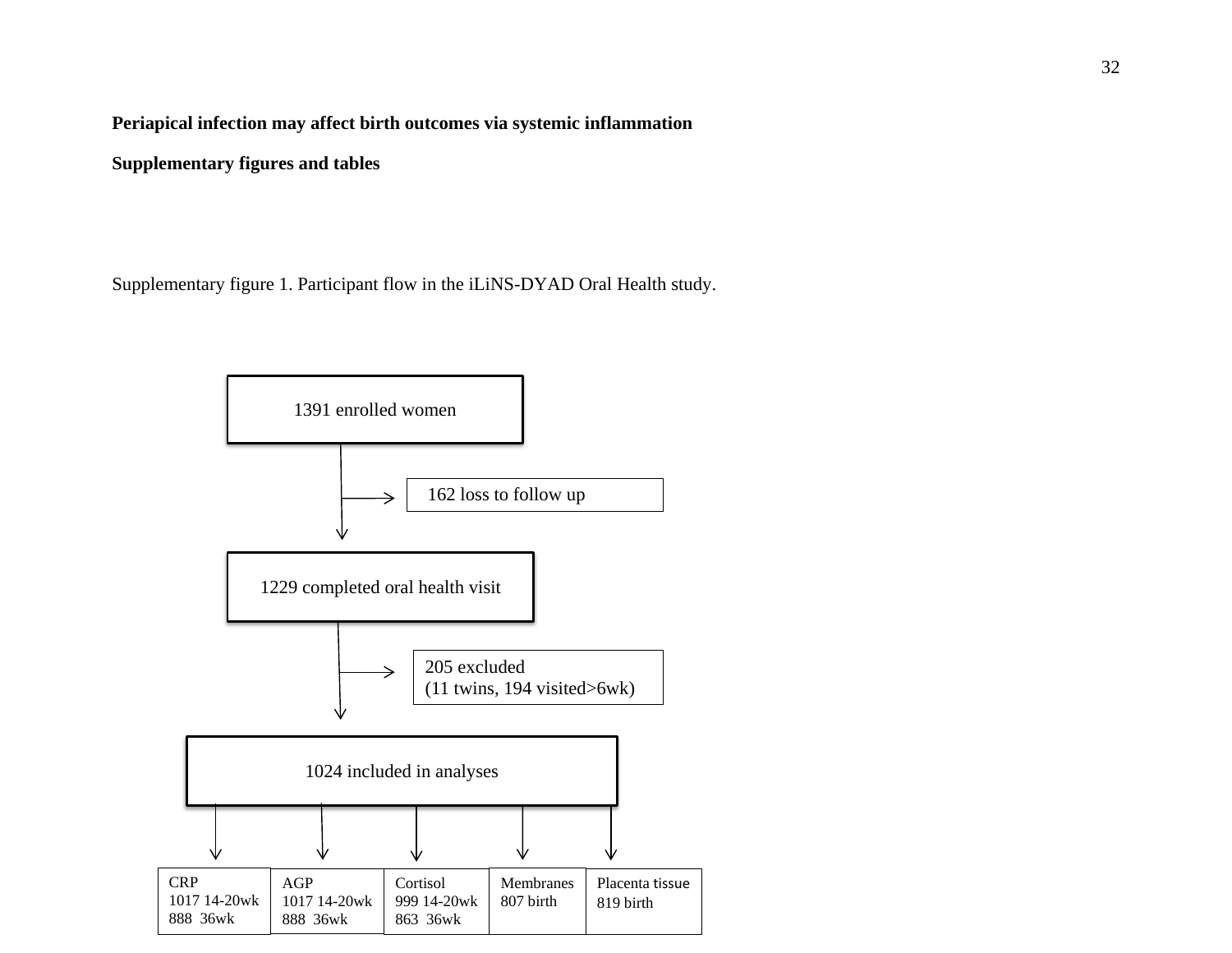CRP= C-reactive protein, AGP= alpha-1-acid glycoprotein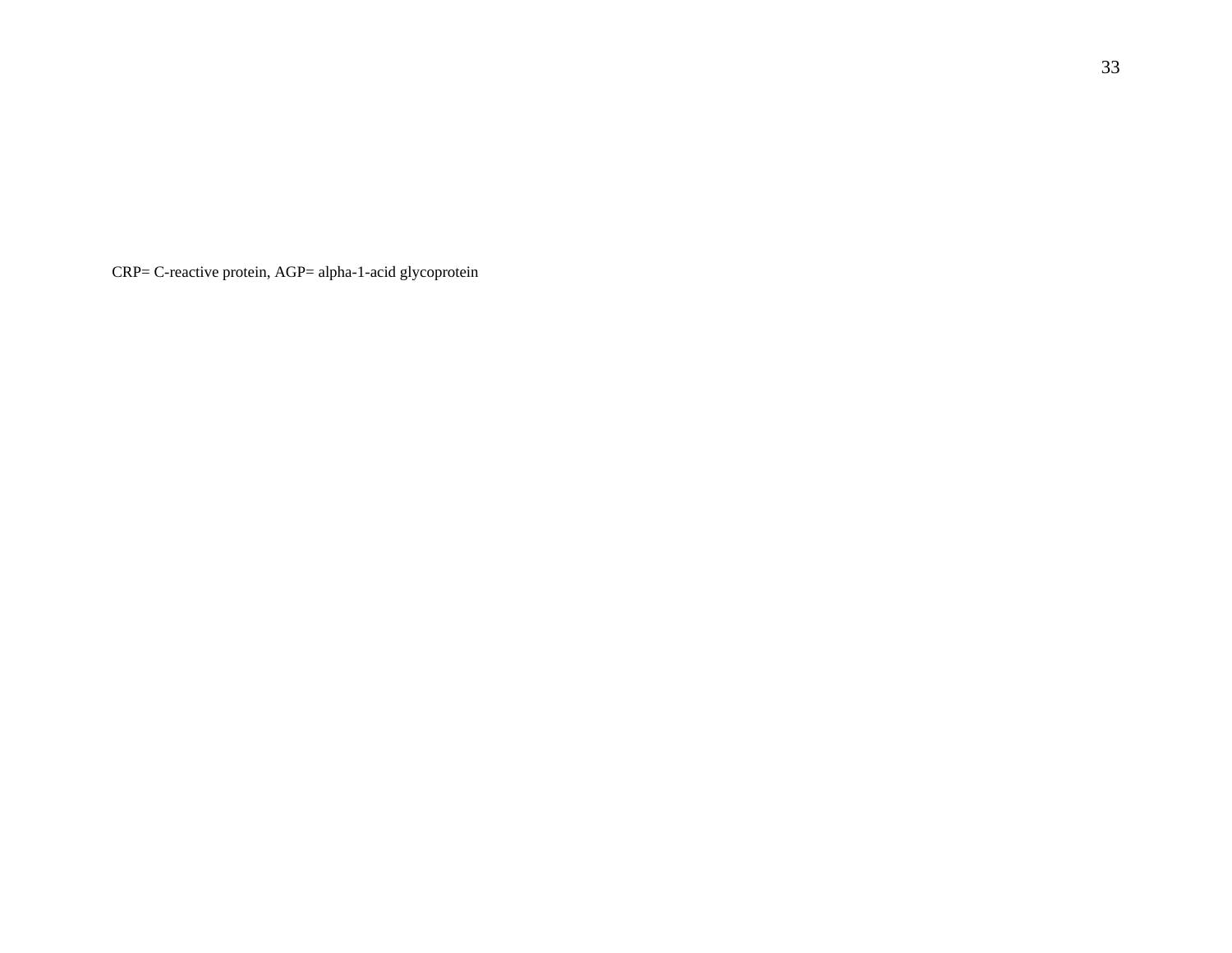| <b>Variable</b>             | Variable type | # imputed        | % imputed |
|-----------------------------|---------------|------------------|-----------|
| Acute intervillositis       | dichotomous   | 205              | 20.0%     |
| Anemia                      | dichotomous   | $\mathbf{1}$     | 0.0%      |
| AGP 14-20 weeks             | continuous    | $\overline{7}$   | 0.7%      |
| AGP at 36 weeks             | continuous    | 137              | 13.4%     |
| Periapical infections       | categorical   | $\boldsymbol{0}$ | 0.0%      |
| Birth weight                | continuous    | 68               | 6.6%      |
| Chorioamnionitis            | dichotomous   | 217              | 21.2%     |
| Chronic intervillositis     | dichotomous   | 205              | 20.0%     |
| Cortisol 14-20 weeks        | continuous    | 25               | 2.4%      |
| Cortisol at 28 weeks        | continuous    | 286              | 27.9%     |
| Cortisol at 36 weeks        | continuous    | 161              | 15.7%     |
| CRP 14-20 weeks             | continuous    | $\overline{7}$   | 0.7%      |
| CRP at 36 weeks             | continuous    | 137              | 13.4%     |
| Gestational age at delivery | continuous    | $\boldsymbol{0}$ | 0.0%      |
| Head circumference          | continuous    | 58               | 5.7%      |
| <b>HIV</b> status           | dichotomous   | 3                | 0.3%      |
| Intervention group          | categorical   | $\boldsymbol{0}$ | 0.0%      |
| Length of the infant        | continuous    | 57               | 5.6%      |
| Length-for-age z-score      | continuous    | 57               | 5.6%      |
| Maternal age                | continuous    | $\overline{0}$   | 0.0%      |
| Maternal bmi                | continuous    | $6\,$            | 0.6%      |

Supplementary table 1. Variables used in the analyses of the 1024 included participants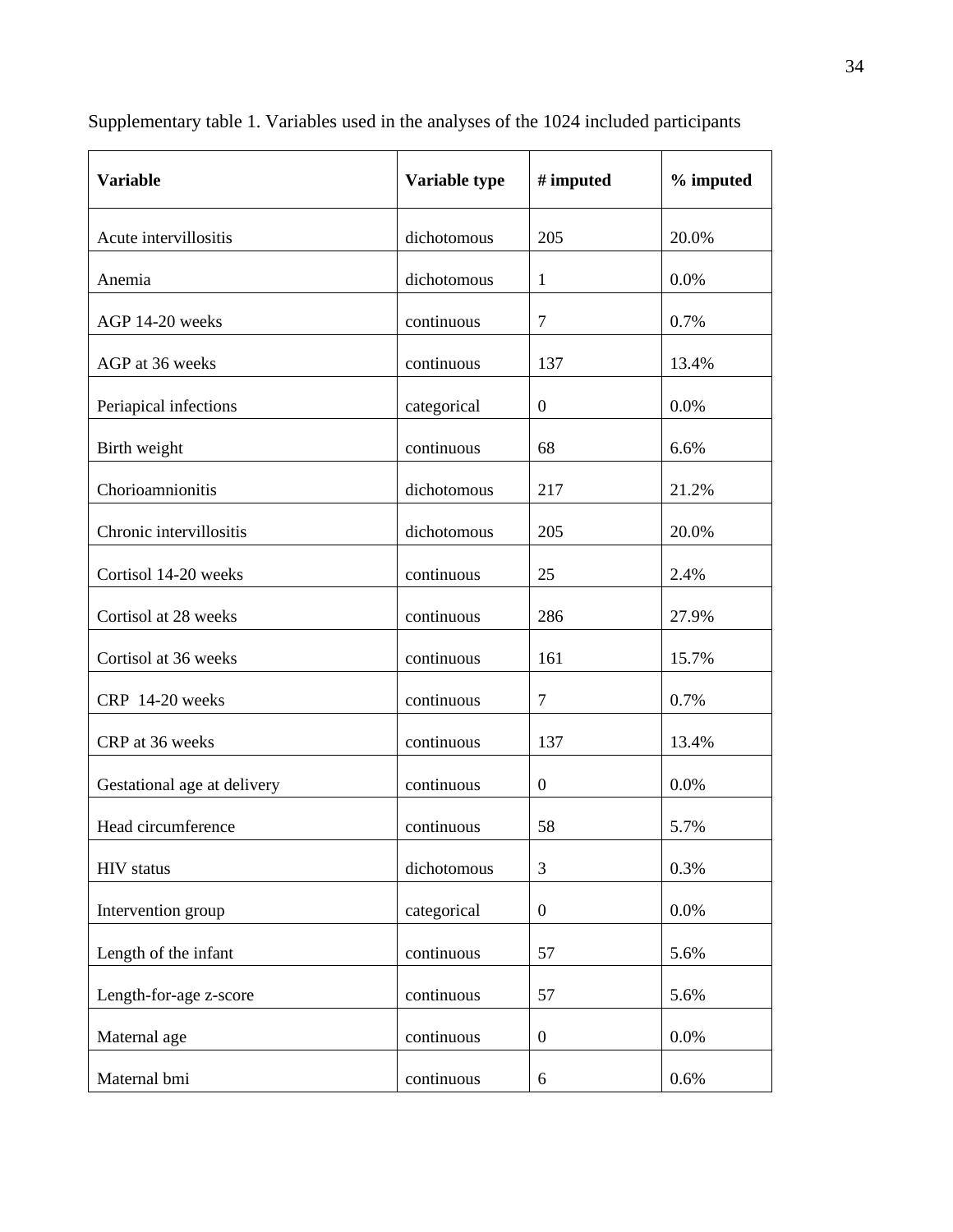| Maternal height                                             | continuous  | $\overline{4}$   | 0.4%    |
|-------------------------------------------------------------|-------------|------------------|---------|
| Maternal malaria                                            | dichotomous | $\overline{2}$   | 0.2%    |
| Number of 16S rRNA copies in<br>membranes                   | continuous  | 137              | 13.4%   |
| Number of 16S rRNA copies in placentas                      | continuous  | 195              | 19.0%   |
| Number of previous pregnancies                              | continuous  | $\overline{2}$   | 0.2%    |
| Number of teeth                                             | continuous  | 1                | 0.0%    |
| Periodontitis status                                        | dichotomous | $\boldsymbol{0}$ | 0.0%    |
| Research site                                               | categorical | $\overline{0}$   | $0.0\%$ |
| Severe chorioamnionitis                                     | dichotomous | 217              | 19.0%   |
| Socioeconomic score                                         | continuous  | 6                | 0.6%    |
| Time between delivery and oral health<br>visit              | continuous  | $\overline{0}$   | $0.0\%$ |
| Time between meal and saliva collection<br>at 28 weeks      | continuous  | 371              | 36.2%   |
| Time between meal and saliva collection<br>at 36 weeks      | continuous  | 263              | 25.7%   |
| Time between meal and saliva collection<br>14-20 weeks      | continuous  | 117              | 11.4%   |
| Time between waking up and saliva<br>collection at 28 weeks | continuous  | 371              | 36.2%   |
| Time between waking up and saliva<br>collection at 36 weeks | continuous  | 262              | 25.6%   |
| Time between waking up and saliva<br>collection 14-20 weeks | continuous  | 116              | 11.3%   |
| Weight-for-age z-score                                      | continuous  | 51               | 5.0%    |
| Years of education completed                                | continuous  | $\tau$           | 0.7%    |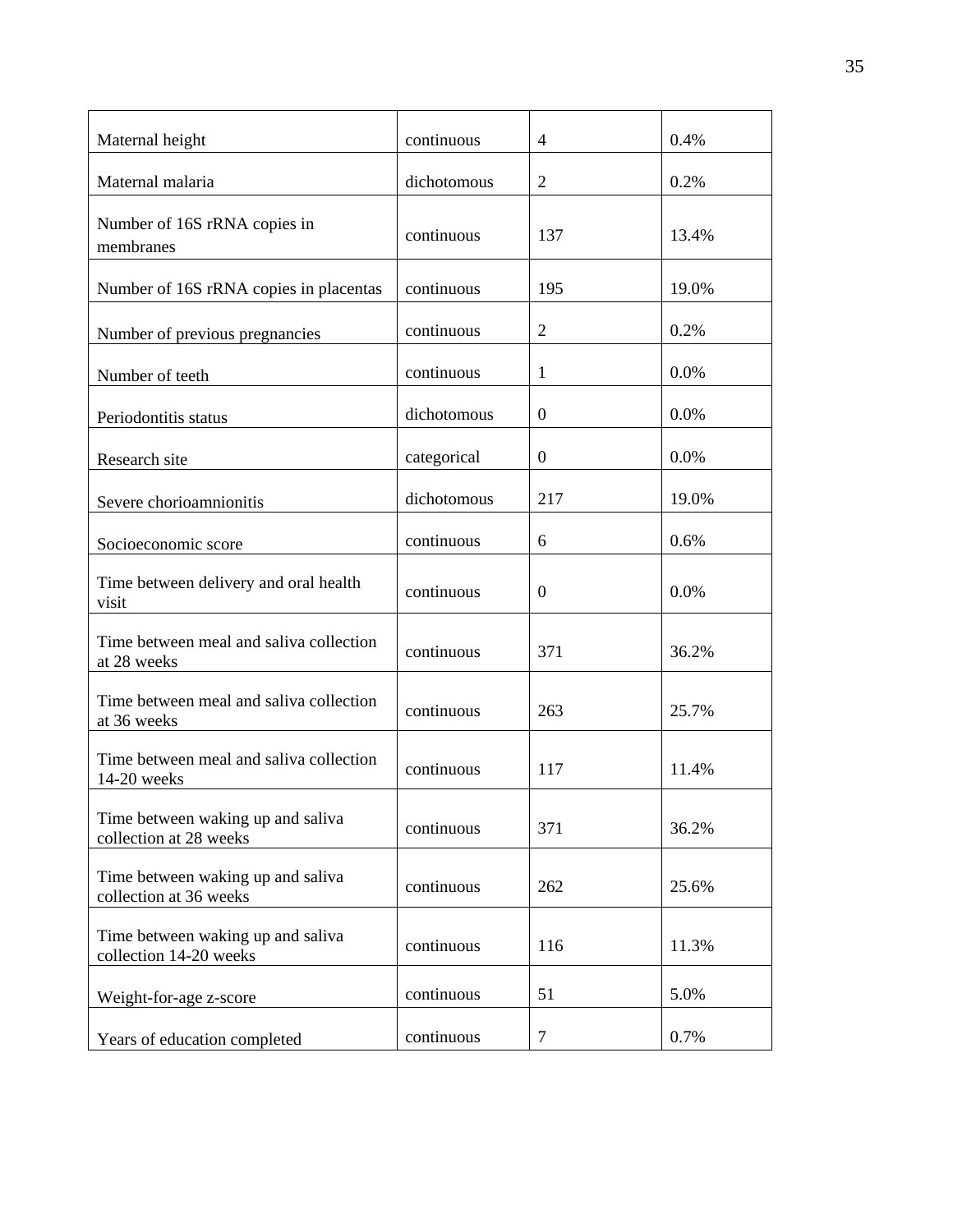| <b>Characteristic</b>                                                        | <b>Included</b> <sup>b</sup><br>$(n=1024)$ | <b>Excluded</b><br>$(n=367)$              | <b>P-value</b> |
|------------------------------------------------------------------------------|--------------------------------------------|-------------------------------------------|----------------|
| Mean (SD) maternal age, years                                                | 25(6.2)                                    | 24(5.7)                                   | < 0.001        |
| Mean (SD) maternal education,<br>completed years at school                   | 3.9(3.4)<br>(7 missing data)               | 4.3(3.6)<br>(58 missing data)             | 0.087          |
| Mean (SD) proxy for socioeconomic<br>status <sup>a</sup>                     | $-0.13(1.68)$<br>(6 missing data)          | 0.46(2.12)<br>$(62 \text{ missing data})$ | < 0.001        |
| Proportion of primiparous women, (n)                                         | 17.8% (182)                                | 33.3% (122)                               | < 0.001        |
| Mean (SD) BMI, $kg/m2$                                                       | 22.1(2.7)                                  | 22.4(3.1)                                 | 0.046          |
| Proportion of women with a low BMI<br>$(< 18.5 \text{ kg/m}^2)$ , (n)        | 5.4% (55)                                  | 5.2% (19)                                 | 0.891          |
| Proportion of anemic women ( $Hb <$<br>$110$ g/l) (n)                        | 19.8 % (203)                               | 23.0% (84)                                | 0.208          |
| Proportion of women with a positive<br>$HIV$ test, $(n)$                     | 14.1 % (144)<br>(3 missing data)           | 12.5 % (39)<br>(54 missing data)          | 0.460          |
| Proportion of women with a positive<br>malaria test at enrollment (RDT), (n) | 21.4% (219)                                | 28.1% (103)                               | 0.009          |

Supplementary table 2. Baseline characteristics of the included and excluded participants

Abbreviations: BMI=body-mass index, Hb=blood hemoglobin concentration, HIV=human immune deficiency virus, RDT=malaria rapid diagnostic test obtained from a finger-prick

<sup>a</sup>Created with principal components analysis by combining information on the building material of the house, main source of water and electricity, sanitary facility and main type of cooking fuel used

<sup>b</sup>Included = visited<6wk after delivery, singleton pregnancy, data on at least one presented outcome Published earlier on: Harjunmaa U et al.